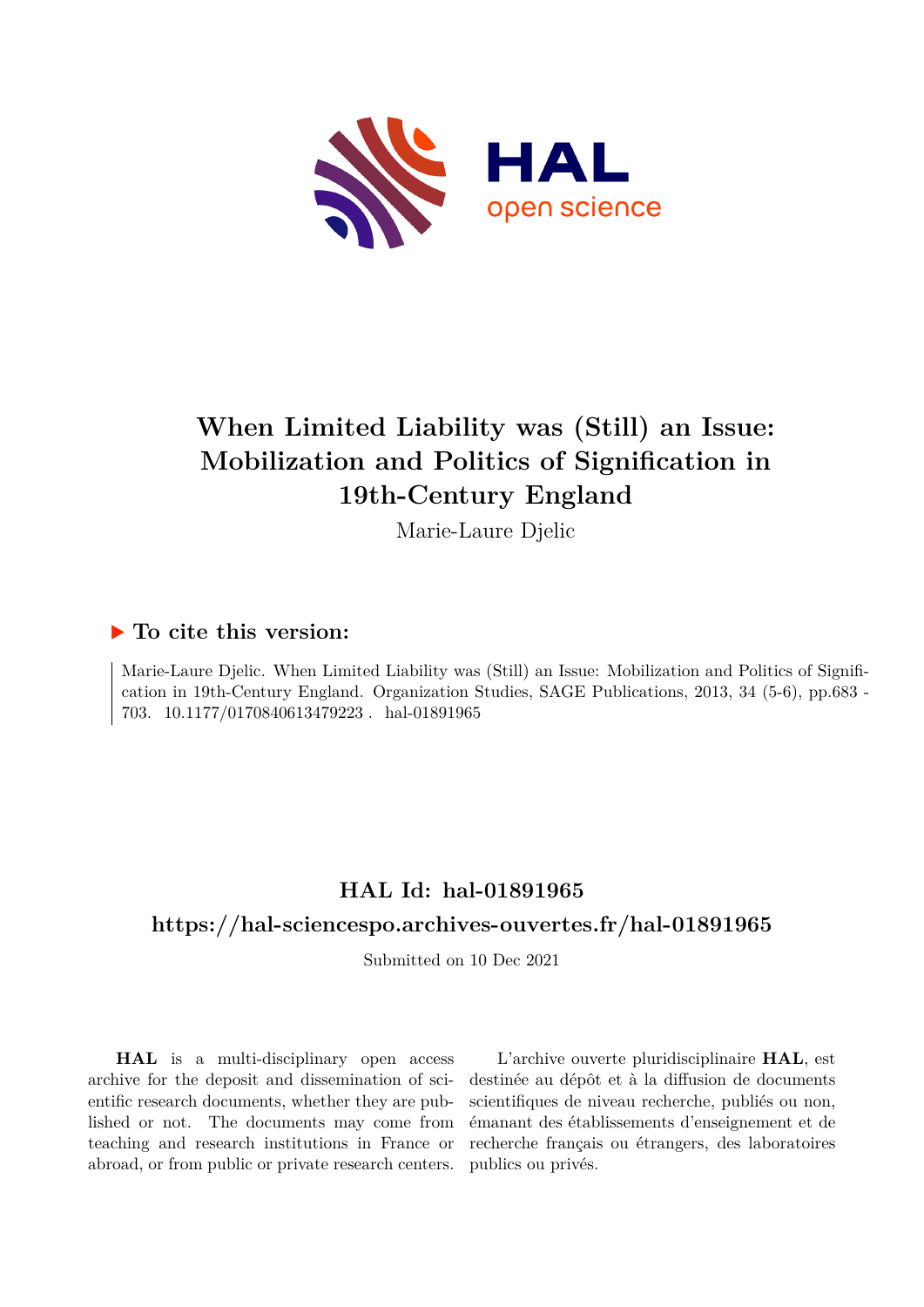# **When Limited Liability was (Still) an Issue: Mobilization and Politics of Signification in 19th-Century England**

**Marie-Laure Djelic**

#### **Abstract**

The corporation is a constitutive element of modern capitalism. In its contemporary form, the corporation comes with a striking legal feature: ownership is associated with limited liability. Today, we take for granted both the principle of limited liability and its association with the corporate form. Not so long ago, though, in the mid-19th century, the principle of limited liability was highly contentious, generating heated discussions and debates. This article explores the social movement dynamics that crystallized around the principle of limited liability in 19th-century England – intense framing strategies and politics of signification, collective articulation of resources and mobilization tactics as well as opportunistic use of dynamic opportunities. Interestingly, social movement dynamics did not imply in this case the structuration of a unitary social movement but involved instead a stunning 'coalition of the unlikely'. Two strikingly different groups championed limited liability on distinct grounds – 'enfranchisement of men' against 'enfranchisement of capital'. In the end, the latter framing imposed itself and debates found a resolution in the formal institutionalization of limited liability as a constitutive legal feature of incorporation. Altogether, these social movement dynamics proved highly consequential – marking a turning point in the history of capitalism, with profound implications for our contemporary understanding of responsibility in economic life.

#### **Keywords**

corporate revolution, corporation and responsibility, limited liability, social movement and institutionalization

# **Introduction**

The corporation is a constitutive element of contemporary capitalism. It can be hailed as the historical motor of economic development and global wealth production. Or it can be denounced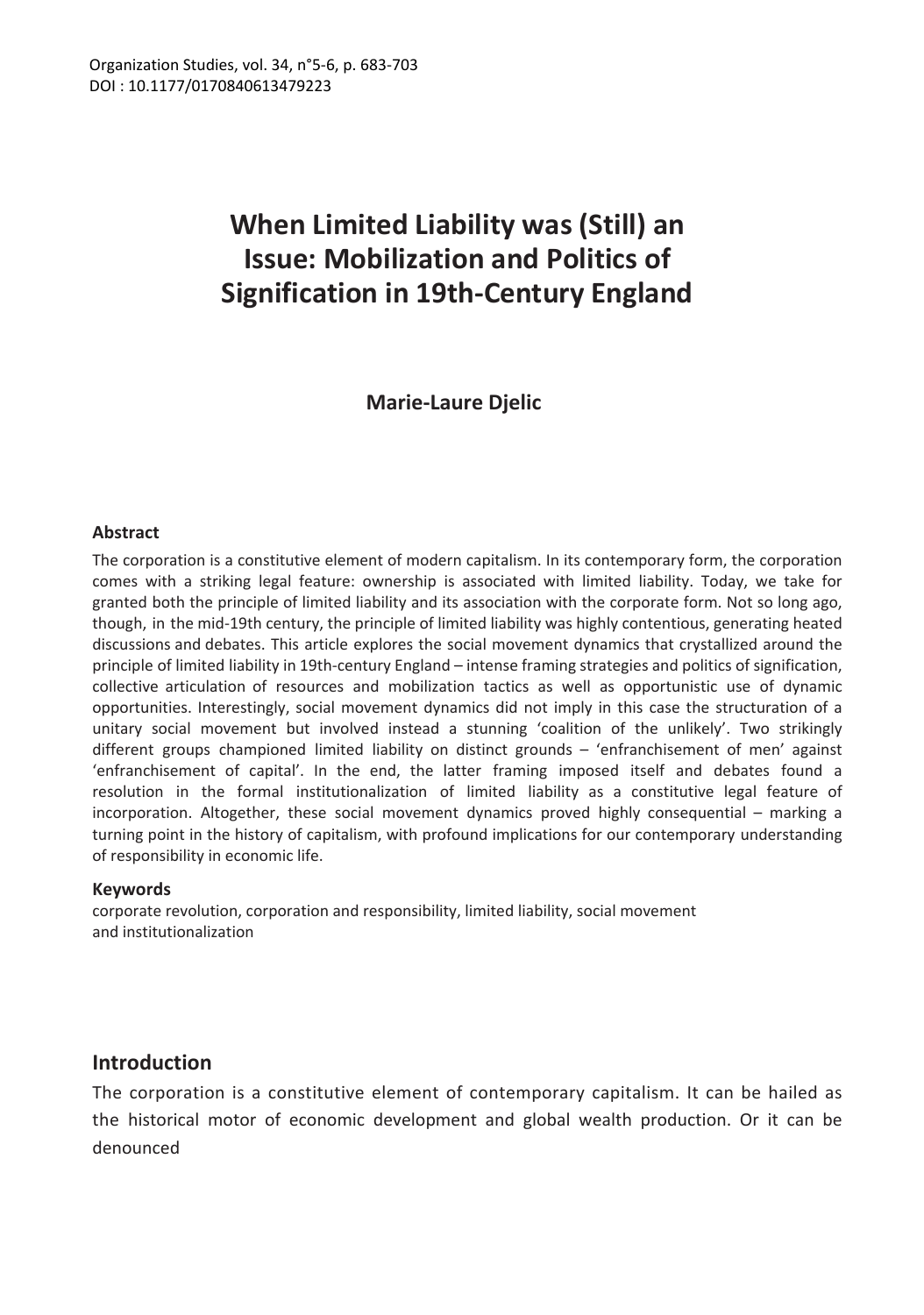as the source of all contemporary evils – a power-hungry bureaucratic monster, a profoundly psychopathic artificial individual or a sprawling global octopus taking capitalist appropriation to new heights. Whether we view it positively or not, though, the corporation has become one of those institutions we take for granted.

In its modern legal form, the corporation has three striking features. First, it is treated as a fictional individual. As a legal entity in its own right, the corporation exists, potentially, in perpetuity, and at least well beyond the life span of its original shareholders. It can contract, own property, sue and be sued. As a legal entity, the corporation is protected by strong asset partitioning and it benefits from complete entity shielding. The creditors of owners or shareholders have no claims over the assets of the corporate entity (Hansmann & Kraakman, 2000; Hansmann, Kraakman & Squire, 2006). Second, ownership of the modern corporation means the holding of shares. In its modern form, corporate ownership tends to be dispersed and shares are easily transferable and marketable. This generally implies the decoupling of ownership and management and translates into multiple types of agency failures (Berle & Means, 1932). These failures have generated a rich literature on corporate governance (Clarke & Branson, 2012; Roe, 1996). Third, modern corporate share ownership is associated with the principle of limited liability. Shareholders cannot be made liable for the debts and liabilities of the corporation beyond the value of their holdings.

The focus of this article is this third feature: the principle of limited liability. Limited liability is a mechanism that protects owners and shareholders and, as such, could simply be seen as the logical counterpart of legal entity-shielding (Hansmaan, Kraakman & Squire, 2006). But limited liability is benign only in appearance. It has profound implications, particularly when it comes to the responsibility of corporations. Today, we tend to take for granted both limited liability and its association with the corporate form. Functional arguments are mobilized to underscore the ineluctable nature of contemporary corporate capitalism and its defining features – including limited liability (Hunt, 1936; Shannon, 1931). Instead, in this article I treat capitalism as a 'cultural system' (Arnsperger, 2006) and propose that limited liability should be seen as a key dimension of that cultural system. The objective, in the pages that follow, is to question the claim of a tight, ahistorical and ineluctable coupling between the corporate form and limited liability. The limited liability corporation is an institution. All institutions are both historical and social constructs, and their apparent stability and resilience should not blind us to their contingent and fragile sides. The end result may be quite consensual, whereas the process leading to institutional stabilization is often complex, contested and conflicted. Before it became an undisputed and taken-for-granted feature of contemporary capitalism, the limited liability principle generated heated discussions. It was a highly contentious issue around which different groups of actors mobilized. I explore, in this article, the social movement dynamics that crystallized around the principle of limited liability in 19th-century England.

The article examines the intense politics of signification, the collective articulation of resources and mobilization tactics, and the opportunistic use of dynamic opportunities (Gamson & Meyer, 1996). The politics of signification and mobilization at work in this case were not only motivated by economic arguments. They also had social, political and even ethical dimensions. Business and investor communities were not the only actors involved. Many other actors took part in those highly charged debates: policy makers and politicians, a budding group of policy thinkers, intellectuals and journalists, and 'civil society,' at least in the form of various pressure groups. The story, in other words, suggests that social movement dynamics were instrumental in the process of institutional transformation that turned limited liability from a rare and dubious privilege into a legal right associated with incorporation. At the same time, social movement dynamics did not imply in this case the structuration of a unitary social movement but involved instead a stunning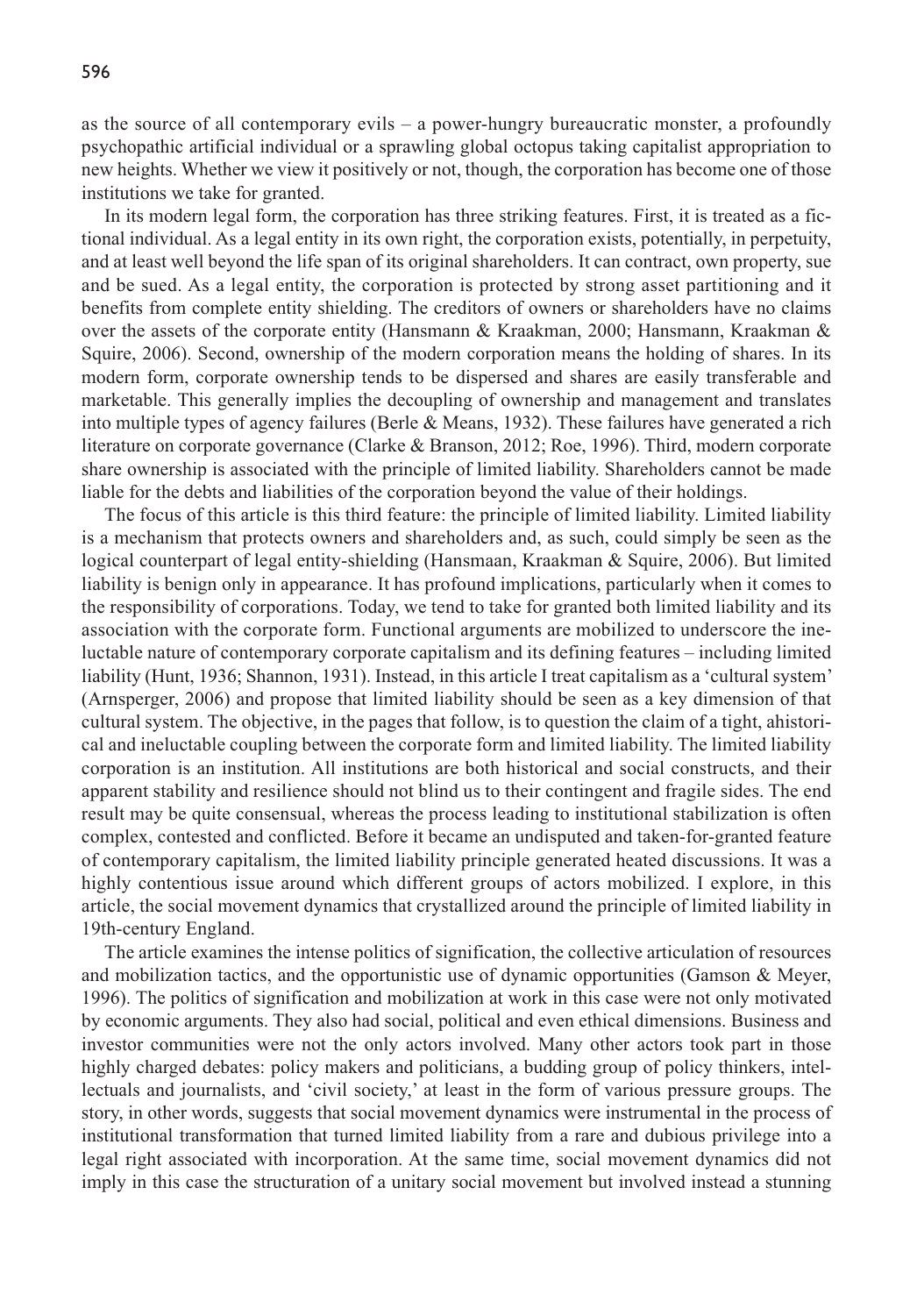597

'coalition of the unlikely'. Two strikingly different groups championed limited liability on distinct grounds with weak coordination, at times, and distance and dismay at others. Still, I propose that this unlikely combination of 'bootleggers and Baptists' (Yandle, 1983) could explain the relative rapidity of the institutional transformation process despite reluctance and powerful resistance in many spheres of British society.

In the first section of this article, I review what we know about the instrumental role of social movement dynamics in processes of institutional emergence and change. I suggest moving the debate forward by integrating the 'bootleggers and Baptists' argument proposed by some theorists of regulation (Yandle, 1983, 2012). Then, in the second section, I discuss the methods and present important elements of context – underscoring a volatile social climate in mid-19th-century Britain and the vitality of contentious politics. In the third section, I follow the politics of signification and the social movement dynamics that crystallized around the notion of limited liability. The fourth section brings out the mechanisms through which debates were progressively resolved – social movement dynamics around that issue died out in the process. From this exploration, I draw a number of lessons. First, we should remind ourselves that limited liability is not a natural attribute of capitalism but a socially constructed feature that imposed itself through time in a partly accidental manner. Second, the coupling between incorporation and limited liability is also historical and in no way natural. Third, social movement dynamics can be instrumental in processes of institutional change – even when there is no clear, unitary social movement but instead a loose 'coalition of the unlikely'. Fourth, contentious politics will sometimes end in the clear triumph of one side. Arguably, this is what happened in this case. Understanding the mechanisms through which social movement dynamics are resolved or overcome is a theoretical challenge in itself. I believe it also represents a welcome bridge between social movement theory and institutional theory – where institutional theory can be used to illuminate certain dimensions of social movement dynamics. A social movement that triumphs might dissolve into a process of institutionalization. Finally, I propose that such crystallization is always reversible. The historical deconstruction of a potent institution through a social movement dynamics lens renders that institution contingent and fragile. Hence, it allows us to think of change and alternatives even when the institution seems deeply grounded and stable.

# **Institutionalization and Social Movement Dynamics: A Fruitful Paradox**

In the 1970s, the revival of institutional perspectives in different social science disciplines – otherwise known as the neo-institutional turn – came together with a focus on the constraining and resilient character of institutions. Institutional persistence and its structural and behavioural impact were core preoccupations across different variants of neo-institutionalism (Greenwood, Oliver, Sahlin & Suddaby, 2008; Powell & DiMaggio, 1991). Beginning in the 1990s, calls for a radical reorientation were heard loud and clear. The time had come to explore institutional dynamics: institutional change, emergence and demise (Clemens & Cook, 1999; Oliver, 1992). In the process, institutions became dependent rather than independent variables (Djelic, 2010).

This reorientation toward institutional dynamics came about in different ways. Some studies pointed to the role of external shock and profound ruptures. Those external shocks could be associated with a process of institutional diffusion – and most likely parallel translation – that represented a powerful change mechanism (Czarniawska & Sevon, 1996; Djelic, 1998; Westney, 1987). Others pointed to the spontaneous emergence of contradictions through time in any institutional situation. The multiplicity of institutional remnants lying around created opportunities for conflict and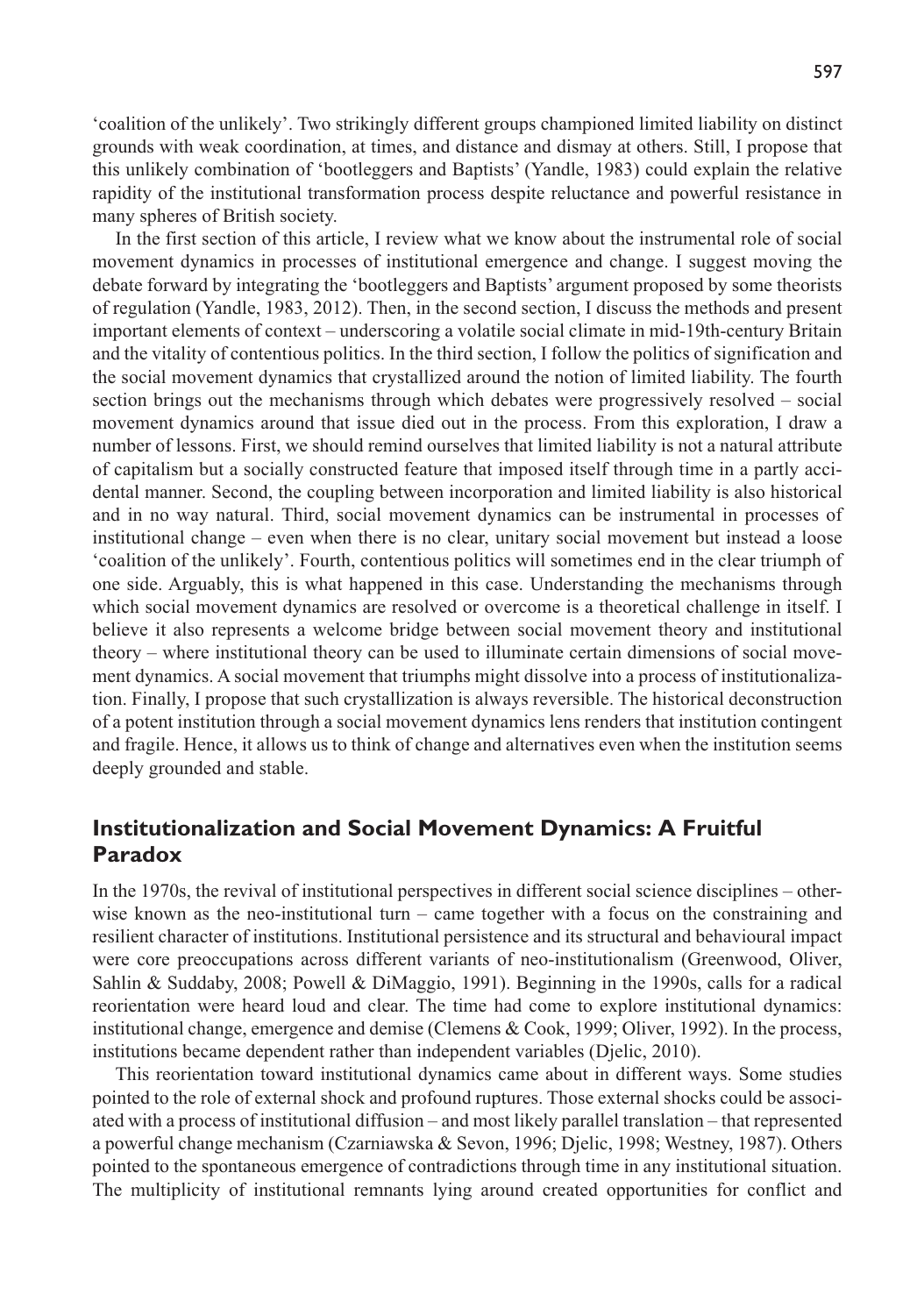competition but also for bricolage, reconfiguration, layering or conversion (Schneiberg, 2007; Thelen, 2003). More recent work has underscored the role of ideas and ideologies in institutional dynamics (Campbell, 2004; Czarniawska & Sevon, 2005; Meyer, Sahlin, Ventresca & Walgenbach, 2009). The notion of agency was also mobilized in particular through the concept of 'institutional entrepreneurs' (DiMaggio, 1988). DiMaggio identified 'institutional entrepreneurs' as those individuals able to 'create a whole new system of meaning that ties the functioning of different sets of institutions together' (DiMaggio, 1988, p. 14). Since then, many contributions have attempted to tease out the 'mindful deviations' associated with institutional entrepreneurship (for a review, see Hardy & Maguire, 2008). We need to keep in mind, though, that institutional entrepreneurship is rarely of the heroic kind. It is often a spatially and temporally dispersed process that involves multiple actors with different kinds of resources and complex patterns of embeddedness (Lounsbury & Crumley, 2007; Munir & Phillips, 2005).

One way to reconcile institutional dynamics with a complex model of agency is through the notion of 'institutional work'. This notion implies institutionalization and deinstitutionalization as combination and aggregation of situated practices that closely interact with 'existing social and technological structures in unintended and unexpected ways' (Lawrence & Suddaby, 2006, p. 219). This notion is compatible with the growing interest, among institutionalists, for social movements (Bartley, 2007; King & Pearce, 2010; King & Soule, 2007; Schneiberg & Lounsbury, 2008; Schneiberg & Soule, 2005). A social movement perspective reconciles agency with complexity, multiplicity of nodes, time and unintended consequences in a way that is highly compatible with most cases of institutional dynamics. Such a perspective analyses 'institutional path creation as a contested process grounded in sequences of mobilization, disruption and conventional institutional dynamics' (Schneiberg & Lounsbury, 2008, p. 652). Researchers have documented the high degree of complementarity between institutional theory and a social movement perspective (e.g. King & Soule, 2007; Schneiberg & Soule, 2005) and they have begun to articulate it theoretically (Fligstein & MacAdam, 2011; Schneiberg & Lounsbury, 2008).

This article builds upon this body of existing work and follows the fruitful contemporary trend of applying a social movement lens to processes of institutional emergence or change. Here, I use this particular theoretical combination to explore the emergence and stabilization through the time of an important institution of contemporary capitalism – limited liability. Institutional change or emergence generally 'entails reconstructing the power relations and cultural infrastructure of a field' and social movements are often key actors in this process (King & Pearce, 2010, p. 255). In this article, I use the definition of social movements as reformulated recently by Snow and Soule:

Social movements are collectivities acting with some degree of organization and continuity, partly outside institutional or organizational channels, for the purpose of challenging extant systems of authority or resisting change in such systems, in the organization, society, culture or world system in which they are embedded (Snow & Soule, 2010, p. 6).

This definition is broad and allows for active and violent 'contentious politics' (McAdam, Tarrow & Tilly, 2001; Tilly & Tarrow, 2006). But it does not reduce social movement dynamics to violent or non-violent physical acts of defiance. This broad definition makes it possible to think of social movements as articulating mostly around politics of signification, framing strategies, discursive debates and conflicts, resource mobilization, and the seizing of dynamic opportunities (Benford & Snow, 2000; Gamson & Meyer, 1996; King & Pearce, 2010).

Although this article directly continues the flourishing body of literature that looks at institutional dynamics through a social movement lens, the nature of the case explored makes it possible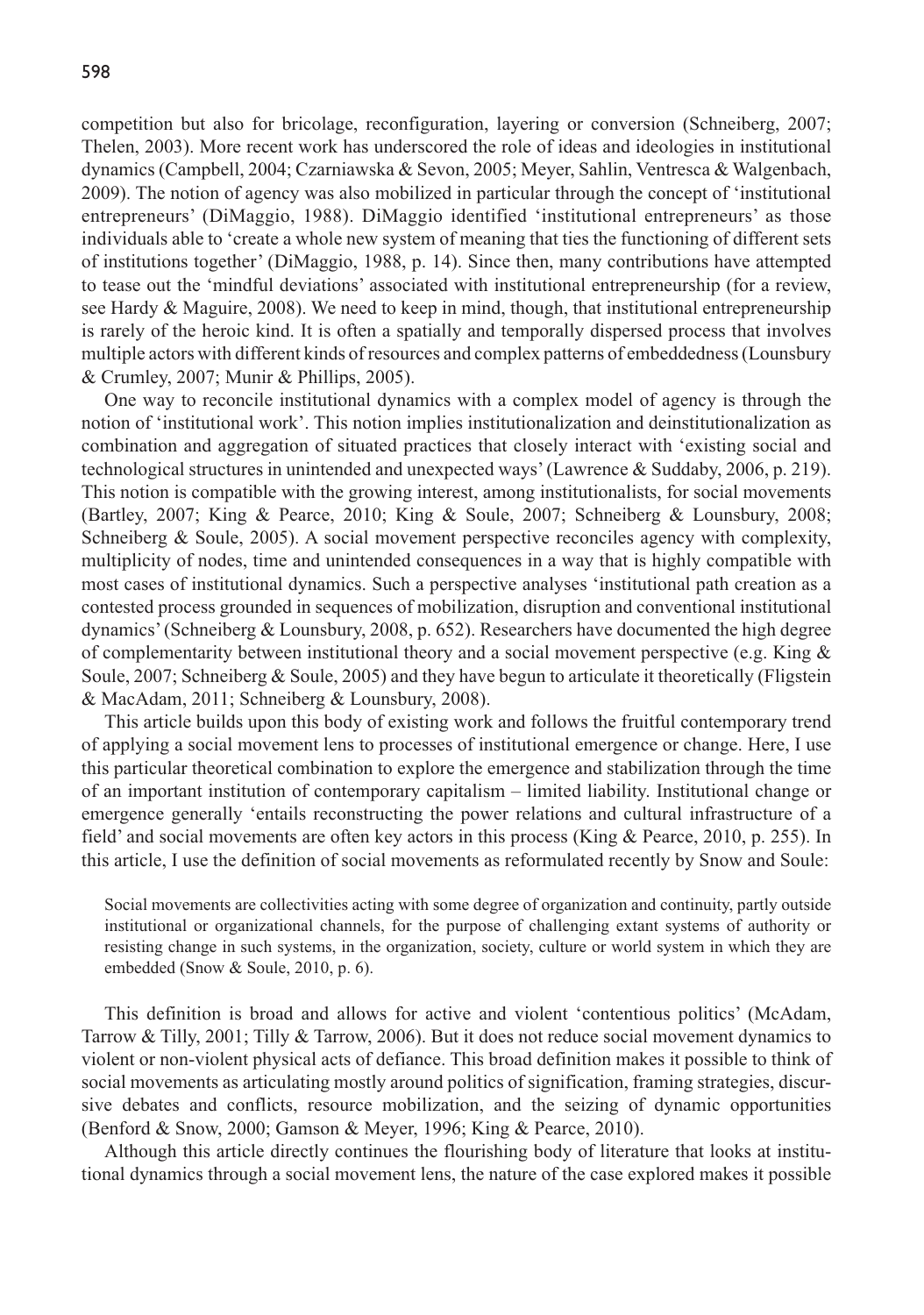to propose some further steps. Social movement dynamics can turn out to be instrumental in a process of institutional transformation – even when no clear, unitary, social movement exists. Particularly surprising and interesting are situations in which unlikely coalitions emerge and work, in spite of themselves, toward an objective that is only the same in appearance and from afar. The regulatory literature started to point to the significance of this type of configuration and I borrow from it the 'bootlegger and Baptist' argument (Yandle, 1983, 2012). This argument takes its original cue from the unlikely coalition of bootleggers and Baptists that formed to support legislation restricting the sale of alcoholic beverages on Sundays in certain US states. 'Baptists prefer a world where less alcohol is consumed…[while]…Sunday closing laws shut down legitimate sellers, giving an open field in which bootleggers can sell their wares' (Yandle, 2012, p. 25). This type of configuration may be more frequent than we expect. Exploring empirical cases of this kind could be theoretically fruitful, as I propose in the last section of this article.

This article also suggests another promising path for theory development. The paradoxical interplay between institutional theory and social movement perspectives has two sides. While a social movement perspective can help us reconstruct institutional dynamics, an institutional perspective is also likely to enrich our understanding of social movement dynamics: the emergence, transformation or even demise of social movements. On the one hand, people often form social movements with the hope of 'changing the world'. In certain circumstances, they contribute to the disruption of resilient institutions. This is the first side of the paradoxical interplay: social movements disrupt institutions. On the other hand, social movements are successful when they manage to transform their challenger claims into new institutions. This is the second side of the paradox: institutionalization may destroy social movements.

In this article, I explore this paradoxical interplay and its dynamics through time. I remain interested in the ways social movement analysis can help theorize institutional dynamics – the ways social movement dynamics contest existing institutions and suggest alternative paths. But I am also interested in the ways institutional accounts can help theorize social movement dynamics – when institutionalization weakens, absorbs or destroys social movements. This particular take resonates with recent calls not to treat institutions and social movements as reified distinct realities and instead to focus on 'strategic action fields' as a common 'underlying phenomenon' (Fligstein & MacAdam, 2011, p. 2; see also Schneiberg & Lounsbury, 2008, pp. 654–5).

# **Methods and Contextualization**

### *Methods and Data*

This article engages in an in-depth historical case study (Skocpol, 1984). Historical case studies belong to the category of 'process research' (Langley, 1999). They are particularly well suited to exploring processual sequences and bundles of causal patterns that lead up to a key historical event (Skocpol, 1984; Van de Ven & Sminia, 2012). The key event I explore in this article is the formal integration of limited liability into corporate legislation in 19th-century Britain (the Limited Liability Act 1855). This is a key historical event for several reasons. First, it pioneered in Europe the tight legal coupling of incorporation and limited liability. Second, this legal innovation served as a model and was broadly imitated across the world. Third, in 1844, limited liability was a rare and dubious privilege, whereas the 1855 Act turned it into a 'natural' attribute of a widely accessible (by then) corporate status. Finally, this innovation is arguably an important turning point from a path dependency perspective – a structuring moment in the development of contemporary capitalism (Mahoney, 2000).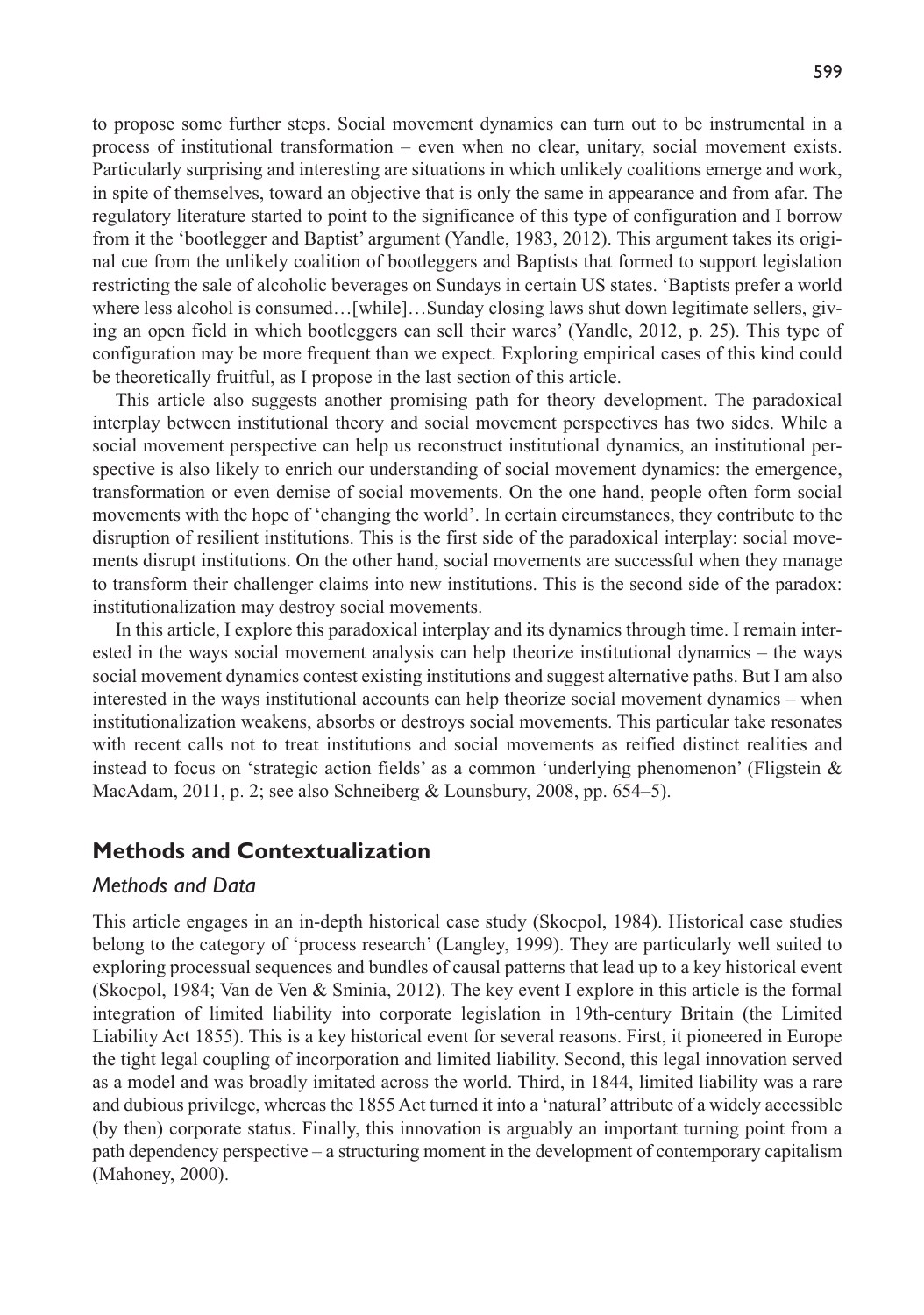In this article, I follow the process that led to this key event, with a particular focus on the period between 1844 and 1855. The entry point is the framing of limited liability as an issue in the British context – or when limited liability was first put on the agenda. The case itself is the process of mobilization and the politics of signification that ensued. I follow the sequence until its formal resolution in 1855 when limited liability was inscribed symbolically in the liberalized incorporation Act. I provide a meso-level analysis, exploring the sequence of events as well as the institutional, historical and meaning embeddedness of events, debates and conflicts (Amenta, 2009). The in-depth case study approach makes it possible to capture interactions from multiple standpoints (Yin, 2003).

The data presented here reflect the classic combination of primary and secondary data used in historical studies. Primary data sources are 'forms of evidence produced during the historical period under investigation' (Witkowski & Jones, 2006, p. 72). In this case, I have accessed, read and analysed reports, pamphlets, speeches and autobiographies written by important actors on different sides of the debate. I have explored the Chartist, Christian Socialist and Liberal press of the time for discussion of the issue and accounts of various events related to the politics of signification around limited liability. The latter include public lectures and debates, exhibitions, and meetings of clubs and learned societies. I have done a systematic search for 'limited liability' in two flagship newspapers: the Chartist *Northern Star* and the liberal *The Economist*. I have accessed, read and analysed the full transcripts of parliamentary debates that dealt with the issue as well as the reports of the select committees and the royal commission that worked on limited liability. I ensured data triangulation by systematically consulting relevant secondary data sources. Secondary data sources are the books and articles written at a later stage by historians or scholars. I have looked at all available publications on the key event of interest: the formal integration of limited liability into corporate legislation in 19th-century Britain. And I complemented that research by consulting necessary background readings on 19th-century British society, economics and politics.

#### *Contextualization: Putting Limited Liability on the Agenda*

In order to understand the social movement dynamics that crystallized around limited liability in mid-19th-century Britain, one needs three important elements of context. First, limited liability only became an issue after a highly confrontational debate surrounding incorporation was settled in 1844. Second, by the mid-19th century in many parts of the world, limited liability was still a highly marginal principle in economic life. Third, the fights around limited liability inscribed themselves within a broader ideological and political debate, which reflected a highly charged social context. In Britain, the first industrial revolution led to many social disruptions. In reaction, the Chartist social movement championed a radical emancipation agenda. The Chartist social movement also ran parallel to, and sometimes even joined forces with, the liberal movement that was fighting at that time for an identity and a place in conservative Britain.

*Incorporation: from rare privilege to legal right.* In early modern Europe, incorporation was a regal privilege that a prince could bestow on groups of individuals as they engaged in projects serving the public interest (Williston, 1888). During the 16th and early 17th centuries monarchs granted the first corporate charters for the purposes of overseas trading (Gaastra, 2003). The charters were associated with privileges: monopolies, tax exemptions, legal *persona* or the free transferability of shares. In the late 17th and 18th centuries, corporate charters were granted more broadly – for mining, banking, insurance or certain infrastructure or manufacturing projects (Hickson & Turner, 2005).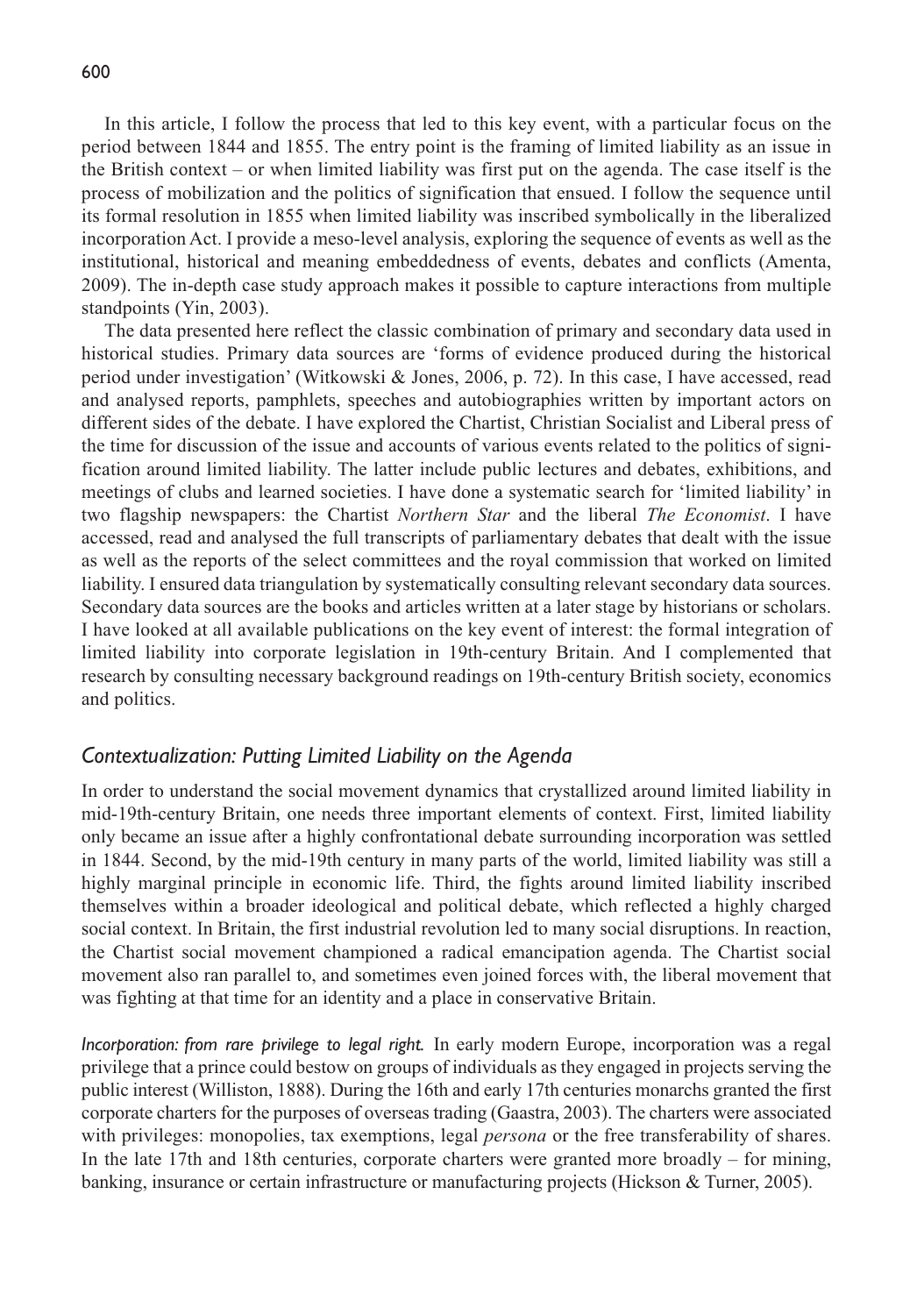Early on, the corporation and its privileges aroused vocal opposition (Hickson & Turner, 2005). Were corporations serving the public interest? What if monopolistic corporations were nothing more than the 'by-products of cash-strapped monarchs selling privileges to the highest bidders' (Taylor, 2006, p. 4)? Among the most vociferous early critics, we find no less than Adam Smith. Smith argued that corporations distorted competition, encouraged speculation and embezzlement, and weakened all form of responsibility:

The directors of such companies, however, being the managers rather of other people's money than of their own, it cannot well be expected that they should watch over it with the same anxious vigilance with which the partners in a private copartnery frequently watch over their own…Negligence and profusion, therefore, must always prevail, more or less, in the management of the affairs of such a company (Smith, 1999 [1776], p. 741)

Still, by the end of the 17th century, the corporate form had become increasingly attractive (Harris, 1994; Ireland, 1984). A traffic in charters developed, old charters being sold for the development of new projects. The trading in shares for short-term profit or 'stock-jobbing' became a real sport (Harris, 1994; Hunt, 1936). Speculation increased further when the sovereign started to use corporate charters to convert public debt into tradable shares (Hickson & Turner, 2005). In England, the South Sea Company was redefined in 1719 for that purpose. Other companies soon imitated its aggressive marketing schemes, which generated a bubble (Patterson & Reiffen, 1990). Parliament reacted in 1720; the Bubble Act reaffirmed that joint stock companies could only exist if they were chartered by royal or parliamentary fiat (Harris, 1994). This episode significantly slowed down the progress of legal incorporation in Britain for the rest of the century.

At the beginning of the 19th century, though, a new speculative boom was in process and many unincorporated joint stock companies were created – in blatant disregard of the Act's provisions (Harris, 1994). Debates resurfaced and critics of the Bubble Act became vocal. Their key argument was that the Bubble Act was an outmoded and stifling legal constraint that blocked the industrial development of the country. After lengthy and conflicted discussions, Parliament finally repealed the Bubble Act in June 1825. In 1841, Henry Labouchere, the president of the Board of Trade, moved for a select committee to explore the rising occurrence of fraud associated with joint stock companies, whether incorporated or not. In 1844, that committee concluded that fraudulent behaviour was all the more prevalent when companies were not incorporated. It suggested, as a solution, 'a course of legislation calculated to make every joint stock company respectable, whether successful or not' (Select Committee on Joint Stock Companies, 1844, pp. 162–74). The idea was a bill for general incorporation, where registration would be automatic under certain criteria. Lo and behold, this amounted to a complete reversal of common-law logic. The bill introduced on the basis of those conclusions was solving two (contradictory) problems. First, it satisfied those who called for a liberal regime of incorporation. Second, it brought all companies within the law, subjecting them to scrutiny and hence reducing opportunities for fraud. That the bill managed to bridge such contrasting preoccupations possibly explains why it passed. The Joint Stock Companies Registration and Regulation Act of 1844 created a Registrar of Joint Stock Companies. All partnerships with more than twenty-five members and freely transferable shares were required (and hence de facto allowed!) to register as corporations. To obtain and retain their corporate status, companies had to provide and publish regular information about their members and their holdings. They had to appoint auditors, who received and examined accounts. Because it turned incorporation into a general regime, the Act of 1844 'marked an epoch in the history of English company law' (Hunt, 1936, p. 94).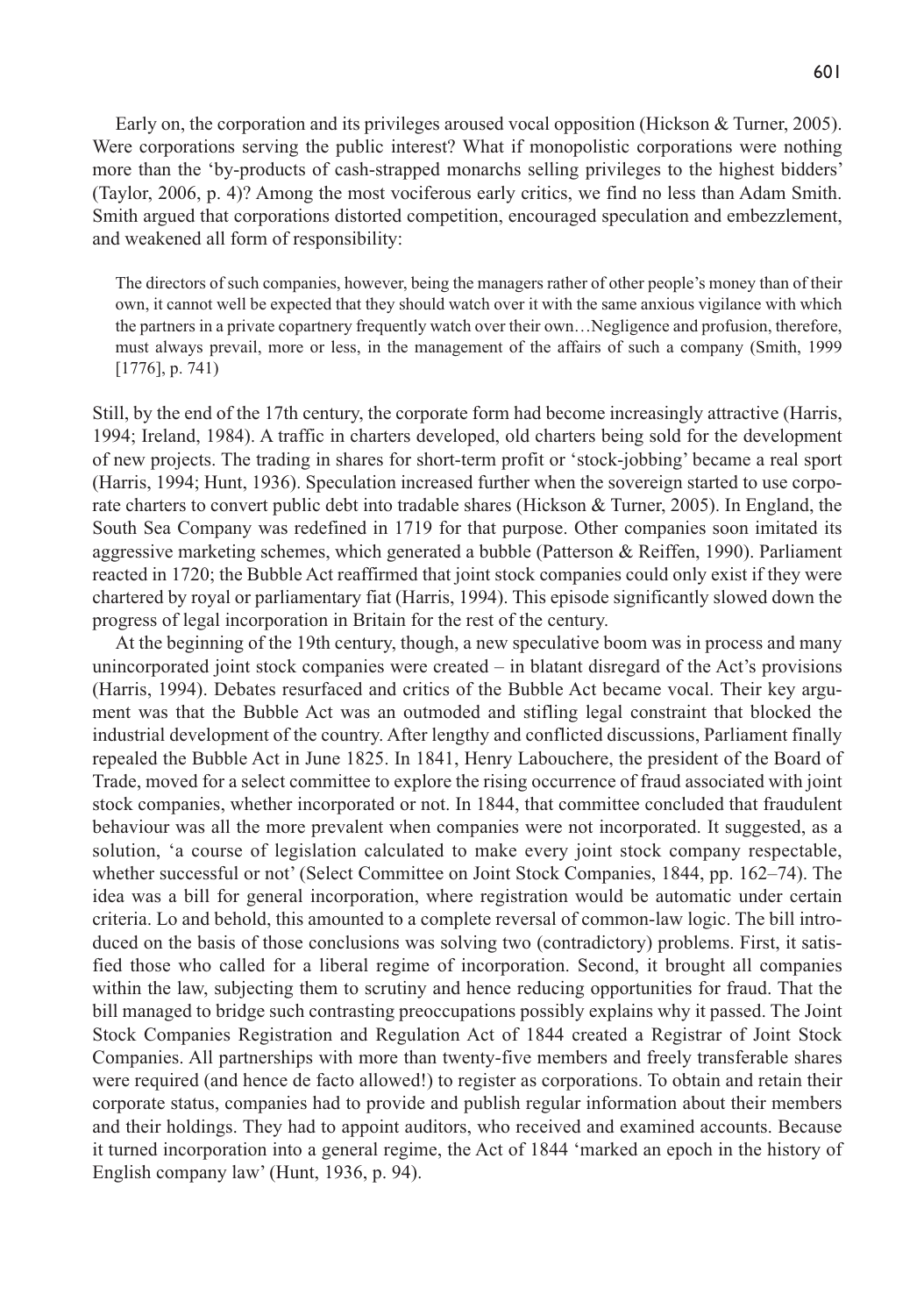*Limited liability: a marginal principle in economic life.* Historically, economic activity in Europe had been associated with the principle of unlimited liability. In fact, the more trade intensified in medieval Europe, the more the principle of unlimited liability became predominant in merchant practice as a means to secure trading and ensure the maintenance of commercial obligations (Guerra Medici, 1982). Economic undertakings engaged the full responsibility of individuals and even of their kin; all (personal) assets and wealth were potentially at risk. The dominance of the unlimited liability principle lasted well toward the 20th century in continental Europe (Perrott, 1982). In Britain, unlimited liability remained the default under common law for a good part of the 19th century (Livermore, 1935). It was championed in that context as powerful insurance in business ventures, particularly those of a more risky nature:

Most people engaged in business, as at present carried on, are impressed with the well founded conviction that their interests will be best promoted by their preserving an unblemished reputation. And as they all act under the heaviest responsibility (in the current system of unlimited liability), the chances are ten to one that they will behave discreetly, fairly and honourably. (McCulloch, 1856, p. 16)

Still, while unlimited liability remained the dominant regime of responsibility, the principle of limited liability was gaining ground. In medieval Europe, limited liability was used in a strictly controlled manner for the expansion of overseas trade. The high costs associated with sea trade compelled traders to search for funds outside narrow kin circles. The high risks associated with this type of investment spurred a legal innovation in commercial Italian cities: the *commenda* (Carney, 1995; Guerra Medici, 1982). In contrast to a partnership (*compagna*), the *commenda* counted two groups of associates. The owner of the ship had unlimited liability but the liability of his investing partners was limited to the extent of their investment. The Napoleonic code of 1807 institutionalized this hybrid legal form (*Société en commandite*) and contributed to its diffusion across continental Europe.

With respect to corporations, the progress of limited liability was even slower. In Britain, an Act of Parliament in 1662 granted limited liability selectively to a few corporations, including the East India Company. In principle, though, common law still prevailed and 'the liability of members of even a chartered corporation was unlimited unless their charter specified that it was limited' (Hunt, 1936; Livermore, 1935; Perrott, 1982, p. 91). The 1844 Act did not change that. Limited liability remained a rare privilege and unlimited liability was the general (common law) regime for firms incorporating under that Act. By the end of the 1850s, this had changed. The episode we explore below is the story of that key turning point – when limited liability became formally connected to legal incorporation in Britain.

*The Chartist social movement and its Liberal cousin: a highly charged context.* In retrospect, it is difficult to assess the net effect of the first Industrial Revolution in Britain (Lindert & Williamson, 1983). In the 19th century, debates were already intense. Sceptic observers underscored the negative social, sanitary, cultural and moral consequences of industrial development (Chadwick, 1965 [1842]; Dickens, 2003 [1854]; Engels, 2009 [1845]). The factory system disrupted communities and families, accelerated urbanization, increased workers' dependence on salaried employment and pushed the extraction of value in favour of capital on a scale rarely seen before. Because it generated squalid living conditions, some even believed that it encouraged moral turpitude.

This gloomy assessment had led, by the late 1830s, to the development of a broad-based social movement for political and social reform (Loftus, 2002; Ludlow & Lloyd Jones, 1867; Taylor, 2006). Chartism, as this movement was called, fought many battles between the 1830s and the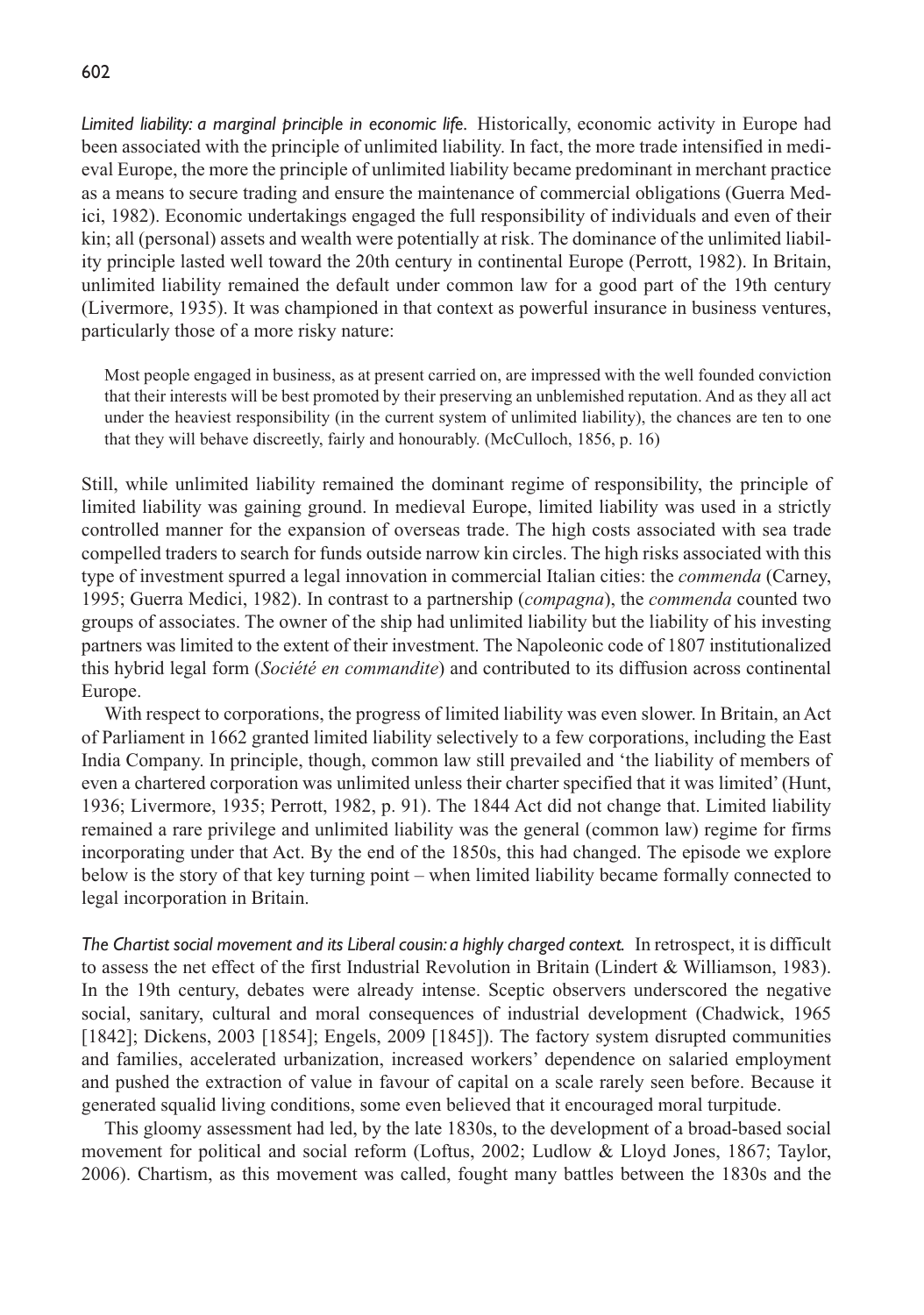1860s (Royle, 1996). The Chartists' general objective was the 'progress of the working classes' with a double agenda – 'bread and liberty' to use the words of one of its leaders, William Aitken (Hall, 1999; Ludlow & Jones, 1867). Chartists employed a range of protest tactics – from strikes and violent street mobilization to debates and public lectures; from the writing, publication and diffusion of tracts, newspaper articles and pamphlets to various kinds of cooptation tactics (Royle, 1996). By the end of the 1830s, the Chartist movement was clearly associated with radical politics and seditious tactics. Chartist leaders were often placed under arrest or police scrutiny (Hall, 1999; Royle, 1996). Toward the end of the 1840s, the movement became less radical. It even gained a handful of allies within Parliament and could mobilize formal institutional channels such as parliamentary select committees. Traditionally, select committees have been used in Britain as a mechanism to explore issues of significance – with a legislative project in mind that might or might not materialize.

Christian socialism was an important intellectual strand within Chartism. The London Workingmen's Association (LWA), created in 1836, was a key pillar of the Chartist movement (Rowe, 1967; Royle, 1996). William Lovett and Francis Place, the two founders of the LWA, were self-educated workers turned activists. They were closely connected to the trade union movement but also to Owenism and Christian socialism. The Chartist agenda, hence, was connected to the fight for improving conditions for the working classes that was characteristic of Christian socialism and of the 'mutual aid' or 'friendly societies' movement (Ludlow & Jones, 1867; Royle, 1996). An active dedicated press relayed this agenda; the *Northern Star*, a Chartist newspaper launched in 1838 by Feargus O'Connor, was particularly influential (Epstein, 1976). Other important Chartist newspapers were *The Poor Man's Guardian, The Weekly Police Gazette, The Charter, The Chartist Circular* and *The Champion* (Allen & Ashton, 2005).

On a number of fights, the Chartist movement joined forces with individuals aspiring to liberty in a Whig tradition – men who were planting the seeds of the liberal movement.<sup>1</sup> In fact, one could see Chartism as a source movement that played a key role, historically, in the structuration of the liberal agenda (Hall, 1999; Harrison & Hollis, 1967). There are clear intellectual and personal 'continuities from early 19th-century radicalism, through Chartism, and into the Liberal party' (Biagini & Reid, 1991, pp. 1–2). The Chartist leader William Aitken exemplified this type of continuity. His career and style of leadership 'spanned both radicalism and Liberalism, cementing their shared vision of the world' (Joyce, 1991, pp. 37–8). One could even surmise, reading Aitken's autobiography, that he 'saw no fissure between the two: Liberalism was completing the business of Chartism, and both were yet one more step in the history of liberty' (Joyce, 1991, pp. 14–15). Robert Lowery, George Howell and many others were further exemplars of this continuity (Biagini & Reid, 1991; Harrison & Hollis, 1967). In other words, the British Gladstonian liberalism of the second half of the 19th century – with its strong emphasis on liberal economics and free trade – has some of its roots and structuring battles deeply inscribed in the radical hotbed and Chartist social movement of the 1830s and 1840s.

By the mid-1840s, liberalism was still a challenger movement in Britain – intellectually and politically – with many remaining battles to fight. The Liberal Party was not formally set up until 1868. The Incorporation Act 1844 was undeniably a liberal victory. So was the repeal of the Corn Laws in 1846. The 1815 Corn Laws had set trade barriers to protect British cereal producers; their repeal, which came rapidly after the liberalization of incorporation, underscored the progress of a free trade agenda within Britain. On the Corn Laws fight, the Chartist movement was split. The Anti-Corn Law League framed the cause in terms of the national interest. Repeal would bring down the price of corn and of bread, thus it seemed aligned with the Chartist 'bread' agenda. So, parts of the Chartist movement eagerly joined the battle, pushing the cause together with liberals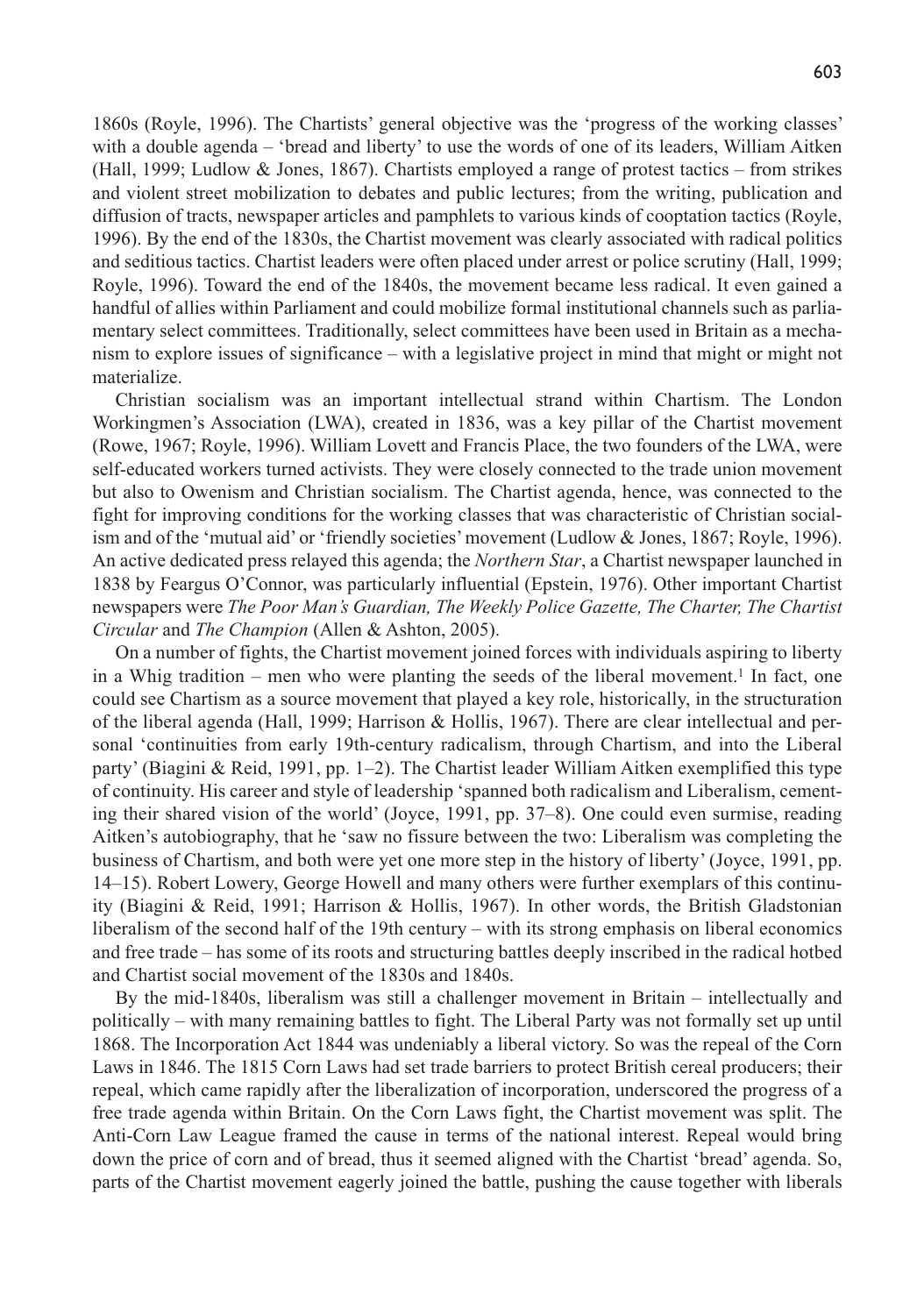from the middle classes. The other side of the coin, though, was that cheaper bread could depress wages. Feargus O'Connor and other Chartist leaders, closer to Christian socialism, hence denounced the league as essentially an employers' association (Finn, 2003; Royle, 1996). Still, Chartists and liberals joined forces in a number of other fights too – including fights against different kinds of taxes and duties (Epstein, 1976).

# **A Coalition of the Unlikely: Mobilizing around Limited Liability**

The battle for limited liability took place in that context and hence wove itself into the broad Chartist social movement, at least at the beginning. The limited liability battle started out as one more Chartist battle and it inscribed itself originally within the broad agenda of the 'progress of the working classes'. Strong and conflicted politics of signification were involved, between the champions of limited liability and others within British society who were highly reticent about – if not strongly opposed to – the progress of limited liability. Interestingly, the politics of signification around limited liability also increasingly came to divide the coalition of champions, bringing to the fore, its uncomfortable and unlikely character.

Throughout this period, the movement struggled to put limited liability on the agenda and to associate with it a particular meaning; this project generated intense debates. Activists organized campaigns, using some of the traditional channels inherited from Chartist fights: newspapers, debating societies, diffusion of tracts and pamphlets, organization of public lectures and open meetings. In 1850, the debate moved to Parliament, when the unattached MP for Shrewsbury, Robert Slaney, an active social reformer with connections to key leaders of Christian socialism, obtained the setting up of the Select Committee on Investments for the Savings of the Middle and Working Classes (SC on IfS, 1850). Throughout the period of debate on limited liability, different kinds of arguments were mobilized: economic and political but also, as documented below, social, cultural and even ethical (Hunt, 1936, pp. 116–17; Taylor, 2006).

# *The Framing of a Chartist Agenda: The 'Baptists'*

Inspired by Chartism, Owenism and French Utopian socialism, a group of radical reformers soon labelled its agenda 'Christian socialist'. In the late 1840s these reformers attempted to promote the notion and structures of cooperation as a mechanism toward the 'progress of the working class' (Ludlow & Jones, 1867). Frederick Maurice, Charles Kingsley, Thomas Hughes, Edward Vansittart Neale and John Malcolm Ludlow were key leaders of that group, which believed that 'an allembracing conception of "association" was to provide, when combined with Christianity, the basis for a new moral world' (Backstrom, 1963, p. 208). In spite of some differences between them, Christian socialists rapidly agreed on one thing: legal changes were necessary in order to promote association. The Christian socialist community soon promulgated the idea that 'both corporate identity and limitation of liability be cheaply and readily available to working class cooperatives' (McQueen, 2009, p. 70). In 1852, Ludlow would note in retrospect that

Many who otherwise opposed the introduction of limited liability enterprises were prepared to concede it in the case of these working class enterprises, as they believed such ventures ought to be encouraged. (cited in Christensen, 1962, p. 310)

In that context, Christian socialists heard about Robert Slaney's select committee. Slaney had a long career as social reformer. By 1819 he had written and circulated an *Essay on the Employment*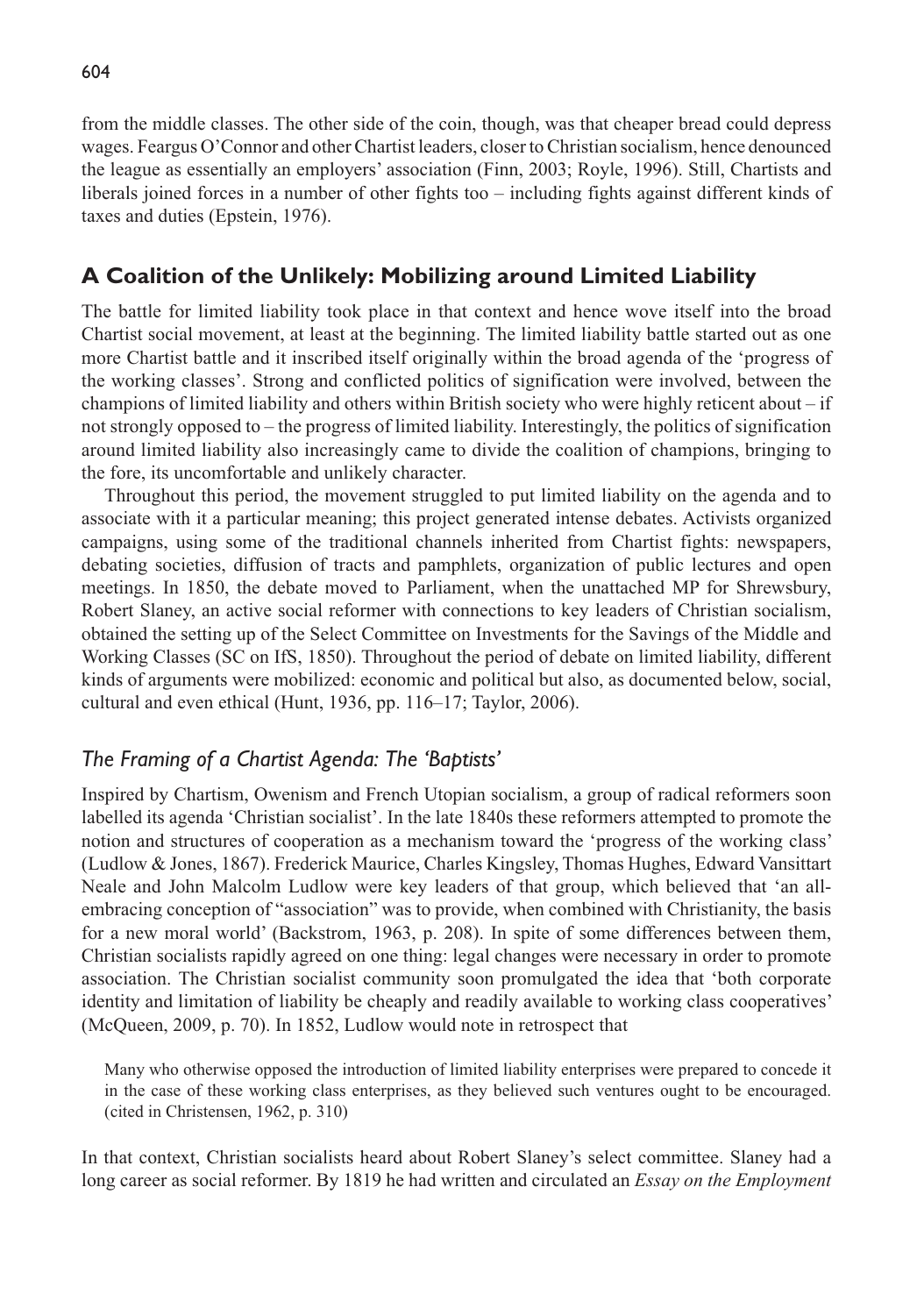*of the Poor*. By the mid-1840s, he was well known for his 'benevolent exertions to ameliorate the conditions of the poor' (Hunt, 1936, p. 118). The select committee was finally appointed in March 1850 and, initially, Slaney found it hard to generate public support. Christian socialists, led by Ludlow, saw the committee as a 'potential vehicle for pushing their own campaign' in favour of association and limited liability (McQueen, 2009, p. 71). They 'saw a good deal of Mr. Slaney then and afterwards' (Ludlow, 1981, p. 194) and became closely involved in the work of the committee.

Although Christian socialists had managed to push the limited liability agenda into Parliament, they remained active outside Parliament too. In April 1850, a number of Chartists were released from prison and supporters held a large public meeting to denounce the laws restricting the right of public expression. Christian socialists participated, taking the opportunity to call for cooperatives with limited liability as the only sure path toward progress for the working classes (Shaw, 2009). In June, they created the Society for Promoting Working Men's Associations with the aim of championing the idea of cooperation and supporting the forming of cooperatives through an active form of fundraising. Within a few months, fourteen workingmen's associations were created in London and more than twenty in the rest of Britain (McQueen, 2009, pp. 67ff). At the same time, Ludlow and a few others launched a newspaper, *The Christian Socialist: A Journal of Association*, which formalized Christian socialism as a movement with its own identity within the broader Chartist lineage. The newspaper became a powerful mouthpiece for the struggle for association and limited liability.

In February 1851, Slaney moved to appoint another select committee to 'consider the Law of Partnership'. The objective was to transform the law of partnership by introducing limited liability to facilitate the collective and cooperative undertakings that would contribute to the 'progress of the working class' (House of Commons, 1851). In his introductory remarks, Slaney insisted that the present law of partnership, associated with unlimited liability, prevented 'enterprise and employment. The humbler classes were prevented from combining together for the welfare of their neighbours and their own advantage' (House of Commons, 1851, p. 847).

In each of the two select committees, fifteen members of Parliament were involved, mostly Whigs or Liberals. Eighteen witnesses testified for the Savings Committee and fifteen for the Partnership Committee, which sent a preliminary report seeking comments to twelve more persons, intellectuals or practitioners of high repute. John Stuart Mill was a witness for the Savings Committee and commentator for the Partnership Committee (SC on IfS, 1850; SC on LP, 1851). Of the eighteen witnesses for the Savings Committee, six were closely associated with the Christian socialist movement and two more were workmen. Ultimately, these two committees did not have a direct legislative impact on limited liability. Together with Christian Socialist activism, however, they significantly contributed to the framing of limited liability into a national issue deserving public and legislative attention. The minutes and reports of the two committees show that supporters presented limited liability as a tool for broad-based economic and industrial development, with a dense local base, which would benefit all – the middle and working classes in particular. The focus was on limited liability for the Law of Partnership; no mention was made of an association of limited liability with the 1844 Incorporation Act.

During this early period of 'signification work', supporters of limited liability succeeded in framing limited liability as a powerful instrument for building local communities and binding them together through a common project and shared investment (Loftus, 2002, p. 108). In association with the Partnership Act, supporters of limited liability also defined it as serving the cause of the working class, serving the goal of the 'enfranchisement of men'. By contrast, unlimited liability was depicted as blocking initiative and self-help within the middle and working classes: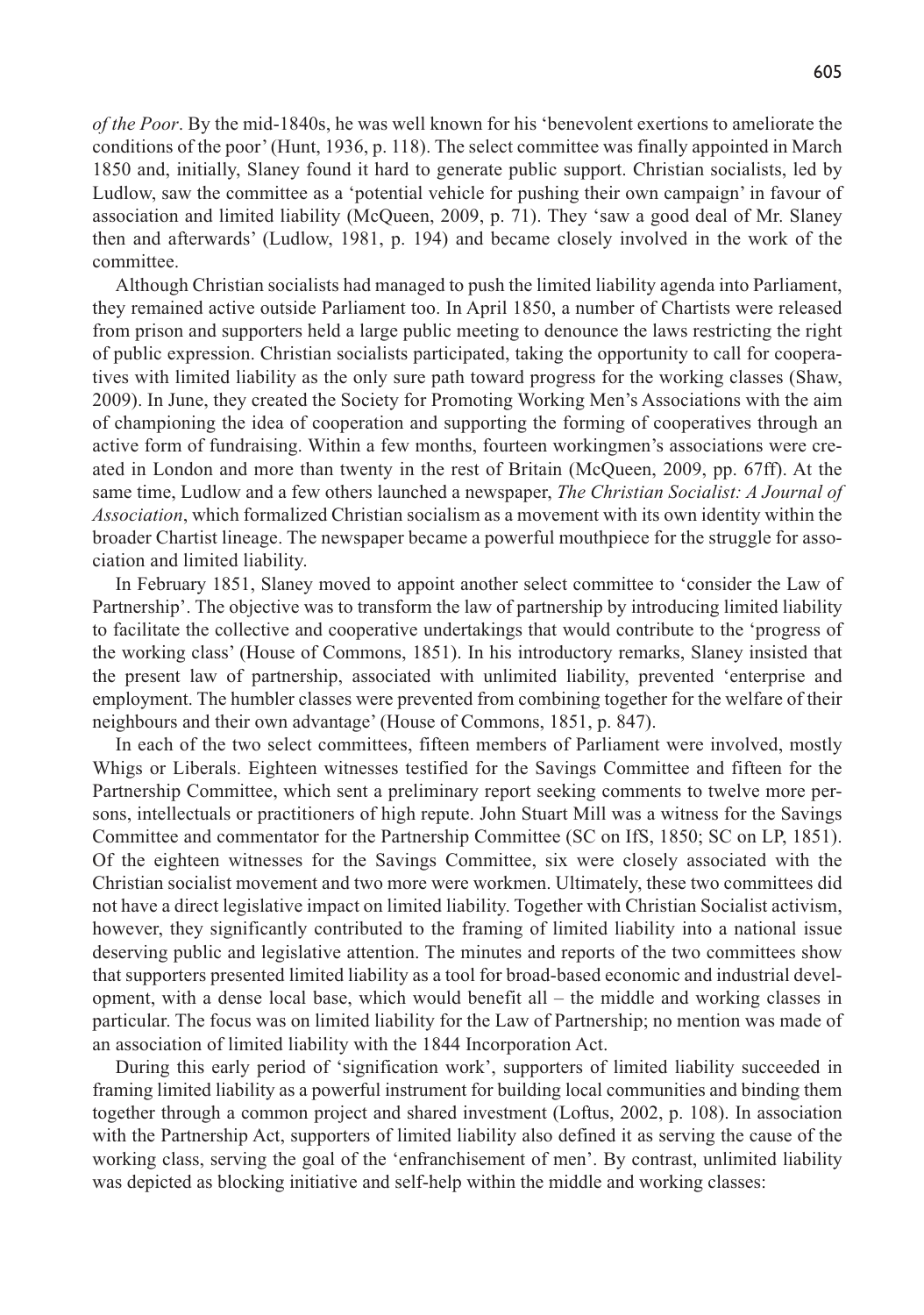Another great obstacle to investments in all undertakings to be carried on by combined capital is to be found in the existing law of unlimited liability of partners…[this] has impeded many local projects of improvements, some of which might afford a reasonable prospect of fair investments for the middle and working classes. (SC on IfS, 1850, p. vi)

The working and middle classes, when choosing investments, were 'more influenced by the certainty of safety than by the hope of great profits' (SC on IfS, 1850, p. 47). Hence, proponents of limited liability believed it would facilitate the creation of 'associations of working men working for common profits' (SC on IfS, 1850, p. 48). John Stuart Mill went further: he proposed that limited liability would allow capital and profit-sharing schemes where workers and employees had a stake in common. This, he argued, was not only beneficial to the 'operatives employed' but also served 'the general interest of social improvement' (SC on IfS, 1850, p. 13). On the 'Baptist' side, supporters of limited liability also deployed arguments against the oft-heard criticism that limited liability encouraged speculative behaviour and fraud. Corporations with unlimited liability, they argued, were particularly risky for middle- and working-class investors, as reckless behaviour of a few could have dramatic consequences for all. In contrast, corporations with limited liability would attract level-headed investors and be less interesting to the high flyers of speculative risk. All in all, unlimited liability had

the effect of preventing prudent and cautious persons who would be the best managers…from entering into [association]...[In contrast], supposing a dozen individuals were to associate together, if they could show that they were not at the mercy of any dishonest member of the association, they could offer better security for advances of capital than they can now. (SC on IfS, 1850, pp. 14, 49)

# *The Progressive Emancipation of a Liberal Agenda: The 'Bootleggers'*

The 'Baptist' agenda – progress of the working class and 'enfranchisement of men' – initially drove most initiatives that favoured limited liability within and outside Parliament. As debates deepened, though, advocates of a second line of argument increasingly asserted themselves. Proponents of the 'Bootlegger' alternative – progress of the market and 'enfranchisement of capital' – initially presented their case in a manner that underscored compatibilities and common objectives with the 'Baptist' project. Progressively, though, the two agendas became increasingly distinct and even came to suggest profound incompatibilities.

During that period, liberals were gaining ground in Britain. Within Parliament, a small coalition of Whigs and Peelites – otherwise known as liberal conservatives – was asserting itself. As underscored above, this group had been active in the repeal of the Corn Laws. In that context, they had been working in close connection – sometimes an uncomfortable one – with Chartist and Christian socialist leaders. The end of the 1840s and the beginning of the 1850s saw the progressive emancipation of the 'Bootlegger'/liberal group and an increasingly sharp affirmation of identity that culminated in the creation of a Liberal Party in 1868. This liberal posture was relayed within civil society through clubs and debating societies, newspapers, and publications: for example, *The Economist* (founded in 1843), the *Quarterly Review* and the *Westminster Review* (Loftus, 2002, p. 107).

During the initial debates, between 1850 and 1852, liberals appeared to endorse the 'Baptist' agenda. With a twist, they underscored how the progress of the working class would stabilize British society and reduce social tensions: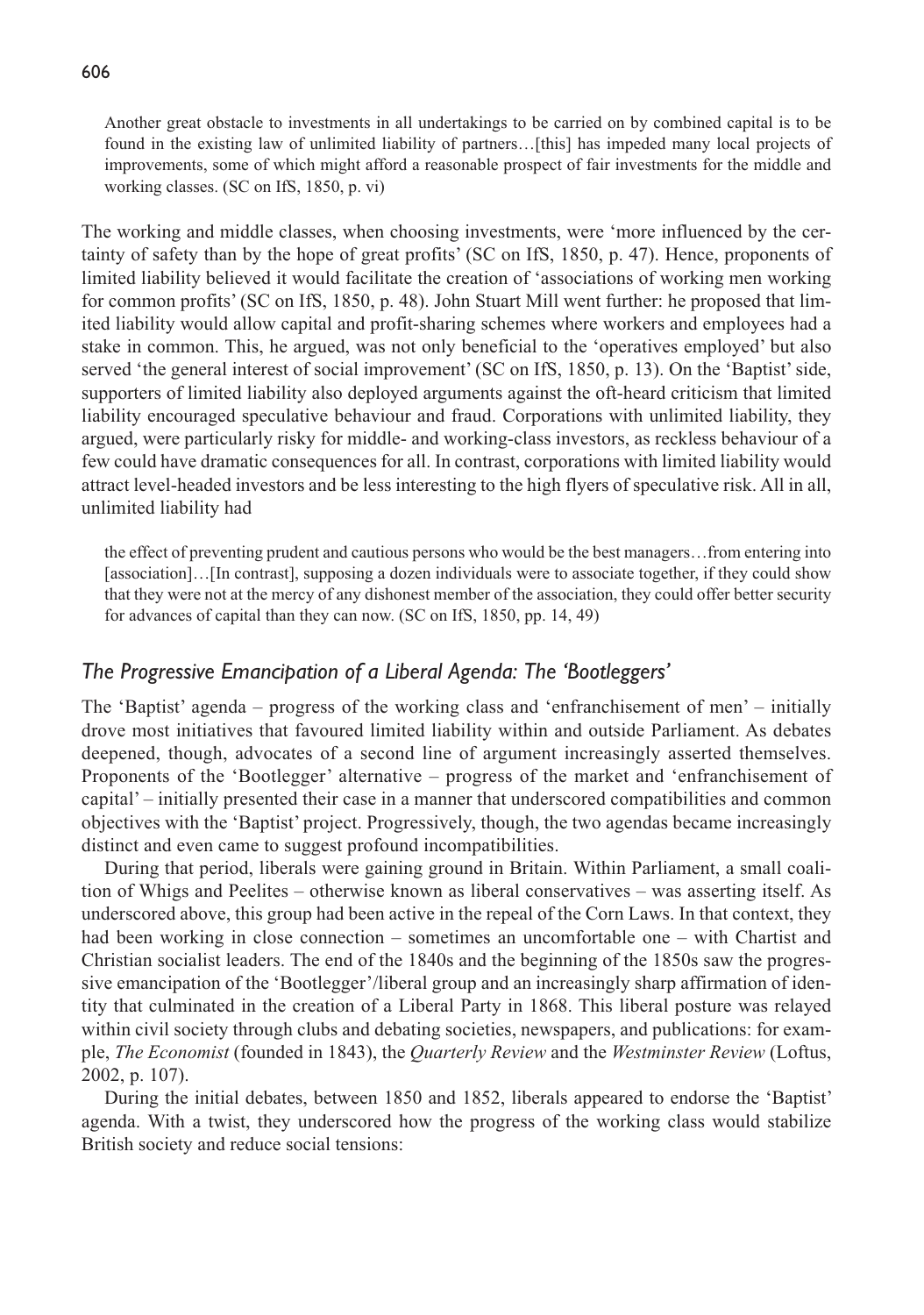It would be desirable to remove any obstacles, which may now prevent the middle and working classes from taking shares in such investments, under the sanction of and conjointly with their richer neighbours; as thereby their self-respect is upheld, their industry and diligence encouraged, and an additional motive is given to them to preserve order and respect the laws of property. (SC on LP, 1851, p. vii)

Liberals underscored the compatibility between the progress of the working class and their own ultimate objective – the extension of the market. The broad diffusion of limited liability would open up opportunities for investment and democratize access to entrepreneurial initiative. Richard Cobden, an active Liberal MP and founder of the anti-Corn Laws League, argued that unlimited liability should be 'repealed' as it was the 'corn law of the capitalist' – limiting competition and 'preventing the poor to do business' (Goldman, 2004, p. 36). In an attempt at synthesis, the *Quarterly Review* suggested that limited liability would solve many social issues through an extension of the market and without recourse to social welfare:

(Limited liability) combines all the requisites and avoids nearly all the prohibitions which mark out the legitimate path to philanthropic aid. It interferes with no individual self-action; it saps no individual selfreliance. It prolongs childhood by no proffered leading strings. (*Quarterly Review* as quoted in Loftus, 2002, p. 107)

As time went on, the liberal agenda became clearer and purer, detaching itself from social preoccupations: Britain should strive for economic development and limited liability would help. In the words of G. W. Norman, a director of the Bank of England, Britain should take

the crowning step in removing the fetters from human industry, by removing from her code the last of those enactments which (could) impede a free development of her industrial resources. (RCML, 1854, p. 170)

Hence, liberal champions of limited liability came to demand the 'enfranchisement of capital', its right of association on equal terms in the name of freedom of contract (Bryer, 1997, p. 38). As a consequence, they came to associate limited liability with a modification of the Incorporation Act 1844 – and not with the Law of Partnerships. They argued that the 1844 Act had gone in the right direction by liberalizing the right to incorporation. However, they went on, this Act could not really be effective without limited liability – as an enticement to greater risk taking (Perrottt, 1982).

Beyond the ideological argumentation, self-interest also played a role. In the business community, liberal champions of limited liability were often themselves involved in the corporate and/or speculative drives (Taylor, 2006). Limited liability would no doubt ensure that, as investors, they 'might sleep more easily at night, their rest less frequently disturbed by dreams of bankruptcy and destitution' (Reader, 1982, p. 191).

### *Resource Mobilization outside Parliament*

As argued above, an active group of Christian socialists used the select committees of 1850 and 1851 as forums and sounding boards to frame and diffuse their crusade in favour of limited liability. However, their fight for association and limited liability had started outside Parliament, as a continuation of the Chartist emancipation movement. Non-parliamentary activism remained significant within and around this group, particularly until 1853 (Christensen, 1962; Shaw, 2009). The Society for Promoting Working Men's Associations, created in 1850, was an important node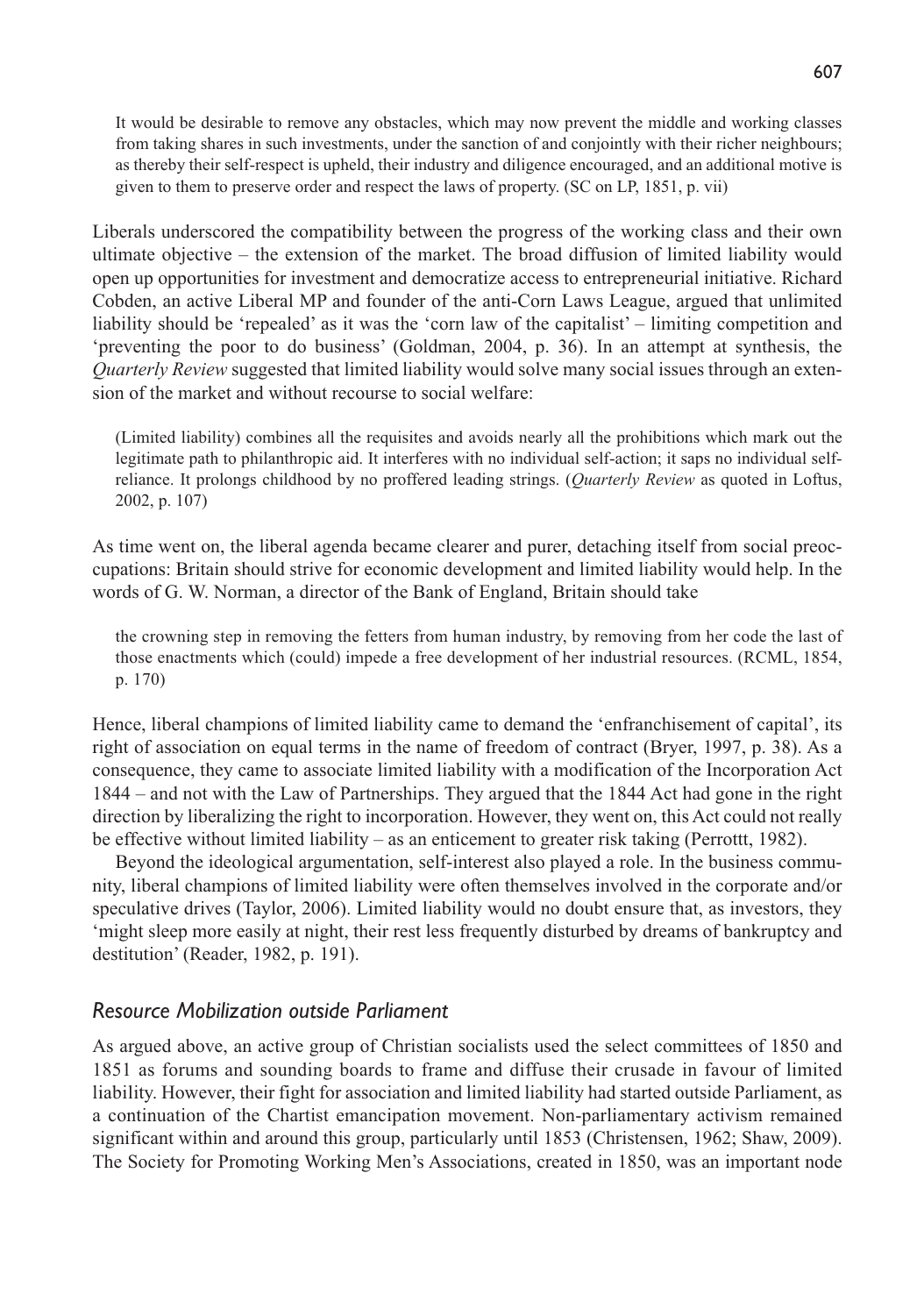of this civil society activism; it organized lectures, produced and circulated pamphlets, and orchestrated newspaper reactions. *The Christian Socialist* relayed the limited liability agenda along with some of the Chartist newspapers. The *Northern Star* proved particularly active (NCES, 2012).

Some debating clubs and societies participated in the campaign for limited liability. The National Association for the Promotion of Social Science, for example, and the Royal Society of Arts both 'took up the cause of limited liability as a means of reflecting and promoting social empowerment' (Loftus, 2009, p. 91). The Great Exhibition that the Royal Society of Arts organized in 1851 was a paean to the social and economic benefits of a productive association between capital and labour – an association that would only be possible with the introduction of limited liability (Loftus, 2009). In 1854, the Royal Society organized another great exhibition; this one focused on 'working men'. The objective was to explore a multiplicity of issues related to the 'progress of the working class' (Loftus, 2009, p. 92). Organizers framed limited liability as a powerful mechanism that would improve the conditions of the working class. Robert Slaney, Robert Owen and many Chartist leaders attended, along with leaders of the Christian socialist movement and forty-nine trade associations.

By then, though, the 'Baptist' framing of limited liability had been weakened and the 'Bootlegger' alternative had imposed itself within and outside Parliament. The two select committees did not have a direct legislative impact on limited liability, but they led to the passing of the Industrial and Provident Societies Act of 1852 (Lambourne, 2008). After Robert Slaney took the initiative and Christian socialists actively lobbied, the Act gave cooperatives a unique corporate identity. Arguably, the passing of the 1852 Act was a symbolic turning point for the limited liability movement. The 'Baptists' obtained half of what they had fought for: a freer right of association. However, they were disappointed by the lack of a limited liability clause (McQueen, 2009, p. 74). Commenting on the 'Slaney Act', the *Northern Star* (1952a) noted: 'True the measure does not do all we could wish. It does not, for example, confer limited liability'. The energy they were ready to deploy after that point waned significantly (Loftus, 2009; McQueen, 2009). Liberals, on the other hand, were warming up to the fight. Initially, the Christian socialists and Chartists viewed this development positively. When the Liberal MP, Robert Lowe, a well-known free trader entered the fight, the *Northern Star* (1952b) rejoiced: 'The advance of Mr. Robert Lowe in favour of limited liability partnership is a political event, which our working class readers have scarcely the means to appreciate as it deserves'.

Liberal clubs and debating societies seized upon limited liability and organized a vigorous campaign. The emergent liberal press also became a forceful champion. In 1843, the liberal businessman and politician James Wilson had launched *The Economist* to campaign for free trade. Until 1852, *The Economist* made scant mention of limited liability: it ran two articles on the Slaney commission in 1850 and a letter to the editor in 1851 that was rather critical of limited liability. Suddenly, in 1853, the tone changed and *The Economist* published three long articles championing limited liability (*The Economist*, 2012). In 1854, *The Economist* published four more articles that forcefully advocated limited liability and advertised a number of books and pamphlets that did the same. In 1855, the campaign intensified. Twenty articles were published in less than seven months before 26 July when Parliament finally passed the Limited Liability Act (18&19 Vic.c.133). The same kind of intensive campaign took place the following year; seventeen articles were published before June, when lawmakers passed the Joint Stock Companies Act of 1856 (19&20 Vic.c.47), which further liberalized access to both corporate status and limited liability.

Another important player in the 'Bootlegger' fight was the Society for Promoting the Amendment of the Law. James Stewart, a barrister and MP, created the Society in 1844 with a view to 'promote the careful and cautious improvements of the Laws of England' (Goldman, 2004, p. 33). By the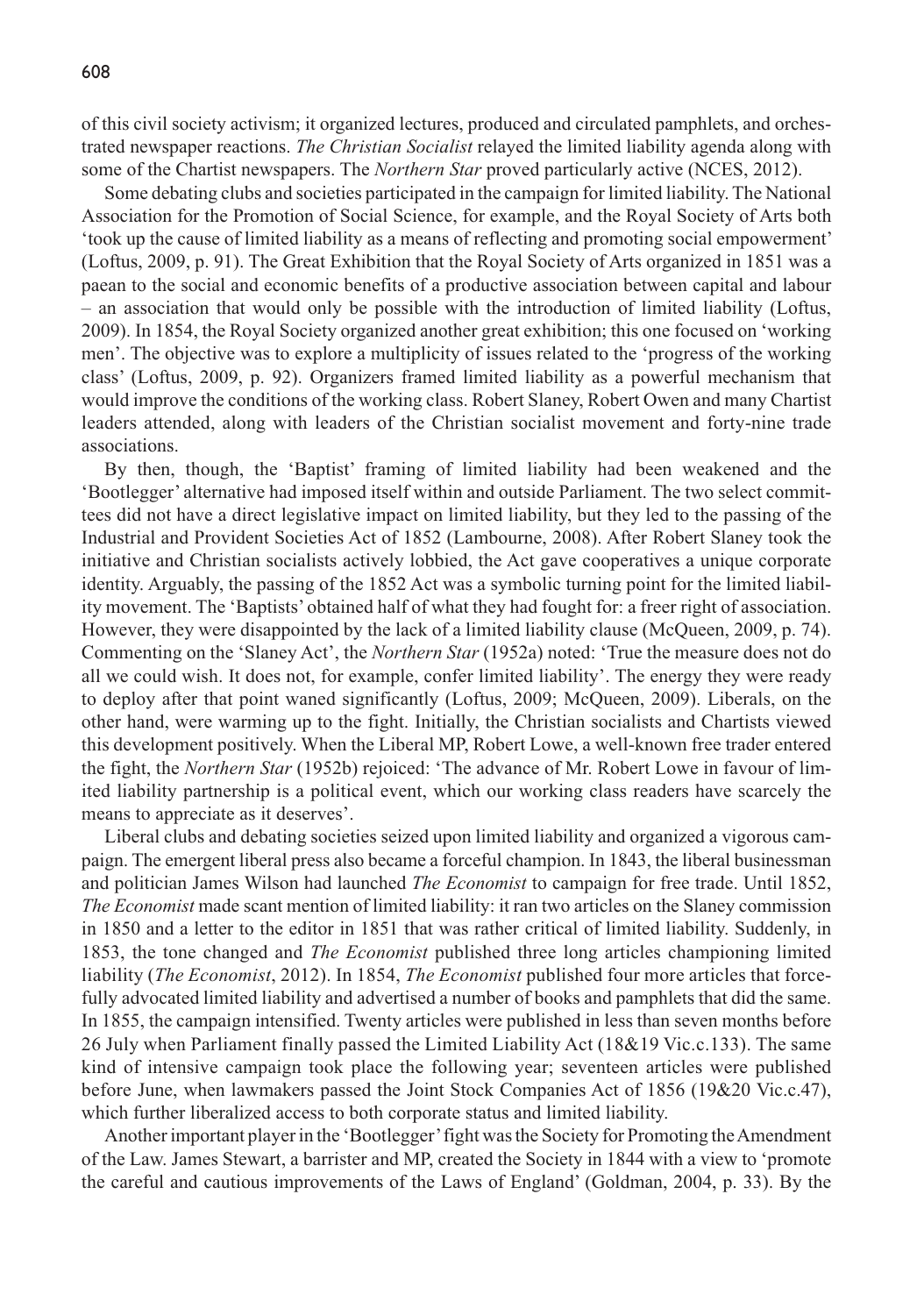mid-1850s, the Society had around 300 members, nearly half of whom were barristers or solicitors. Robert Lowe and Richard Cobden were both early members. Between 1844 and 1857, a general estimate is that the Society 'had been instrumental in securing the enactment of no fewer than forty statutes' (McGregor, 1981, p. 18). From 1852 on, the Society expended significant energy on limited liability – particularly with the goal of associating it with the Joint-Stock Company Act (Goldman, 2004, pp. 33ff). This work contributed to the fact that 'the small and localized interest generated by the 1850 and 1851 Select Committees with respect to limited liability had broadened out considerably by 1856' (McQueen, 2009, p. 75). In 1855, Robert Lowe became vice president of the Board of Trade, and in 1856 no less than ten members of the Society were involved in the reshuffled, liberal, Palmerston government. Two lawyers, members of the Society, drafted the bills of 1856, discussed below (Goldman, 2004, p. 36).

# *Deadlocks and the Discourse of Resistance*

By the end of 1851, limited liability remained a divisive issue in Britain (Taylor, 2006). Arguments in favour were gaining ground, but it seemed a long way before common law would be modified. In 1852, Robert Slaney moved for the next step, the creation of a royal commission. The Royal Commission on the Mercantile Laws and the Law of Partnership was set up in 1853, and produced a report in 1854 (RCML, 1854). Eight Commissioners were in charge: all members of the British establishment, lawyers, politicians, merchants and bankers. In striking contrast to the select committees, the Royal Commission focused from the start on investments for the middle and richer classes (Bryer, 1997; Taylor, 2006). Discussions turned to limited liability for the Incorporation Act. The Royal Commission sent out lengthy questionnaires and asked informants their blunt opinion on whether or not they were in favour of limited liability.<sup>2</sup> Debates proved intense within the commission but also took place throughout the country – in newspapers, pamphlets, clubs, debating societies, local assemblies of businessmen, and chambers of commerce (Taylor, 2006, p. 150).

In the end, the case remained split. Commissioners underscored as late as 1854 that they were

much embarrassed by the great contrariety of opinion…Gentlemen of great experience and talent have arrived at conclusions diametrically opposite and in supporting these conclusions have displayed reasoning power of the highest order. (RCML, 1854, p. 5)

Table 1 documents this great 'contrariety': thirty-six opinions in favour and thirty-eight against the association by right of limited liability with the Incorporation Act. Although merchants and manufacturers were split equally, professionals and intellectuals tended to be in favour, while bankers were clearly against. This 'contrariety of opinion' existed throughout the country. The Liverpool Chamber of Commerce, for example, had 'debated those issues for three days and the result was a vote of 107 in favour of limited liability and 209 against' (House of Commons, 1854, p. 796).

The Commission published its report in June 1854. Five of the eight Commissioners signed, recommending against general limited liability with the argument that it would not 'operate beneficially on the general trading interests of the country' (RCML, 1854, p. 5). In their separate opinions, the three dissenters expressed their wish to see a general extension of limited liability. In 1854, the majority opinion in Britain was against the generalization of limited liability. Far from being marginal, the naysayers represented a great diversity of social groups. It is useful, at this stage, to explore the arguments they mobilized against limited liability.

In continuity with Adam Smith, a key argument bore upon the governance impact of limited liability. Adam Smith had warned that the corporation, because it separated management from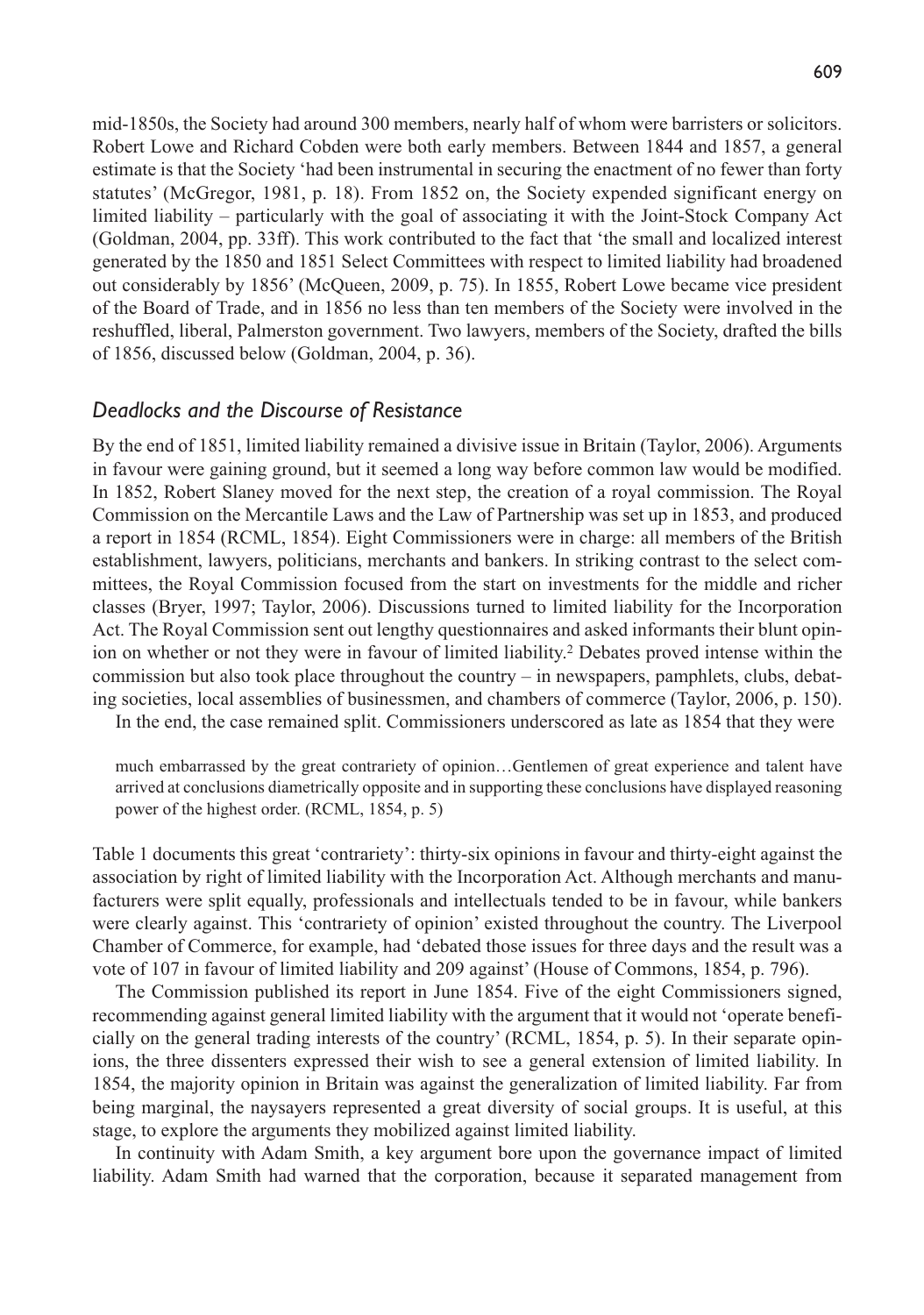| Occupation/Residence    | <b>YES</b> | NO. |
|-------------------------|------------|-----|
| Merchants/manufacturers | 17         | 18  |
| Legal profession        | 9          | 6   |
| <b>Bankers</b>          |            | 14  |
| Academics/MPs           |            |     |
| London                  | 18         |     |
| Rest of UK              | 18         | 23  |
| <b>Total</b>            | 36         | 38  |
|                         |            |     |

**Table 1.** Opinions of Witnesses before the Royal Commission on Whether Limited Liability Should be Extended to Joint Stock Companies by Right.

*Source*: RCML (1854), as compiled in Taylor (2006, p. 151).

ownership, created a string of governance issues. From that perspective, the extension of limited liability to corporate share ownership would create a second layer of governance problems. Owners under limited liability would not be so eagerly watching over, monitoring and controlling managers and 'carelessness' would 'be immeasurably increased if people may limit their liabilities at pleasure' (McCulloch, 1856, p. 6). The generalization of limited liability would only further negligence, mismanagement and risky or fraudulent behaviour in corporations (Amsler, Bartlett & Bolton, 1981; Saville, 1956; Shannon, 1931). Another fear was that limited liability would create imbalance in most industries (Taylor, 2006). Corporations with limited liability would drain capital, making it more difficult for traditional partnerships or non-corporate firms to thrive or survive:

The benefit to be acquired by the managing or limited partners will be at the expense of a more than countervailing amount of injury to traders bearing the burden of unlimited liability, who will have to enter into competition with those who enjoy the protection to be given in the proposed law. (RCML, 1854, p. 6)

The project to extend limited liability created another type of imbalance: this one against creditors. Granting limited liability to shareholders meant transferring some – if not most – of the risks to creditors. Hence, bankers were generally opposed, particularly as the extension of limited liability to the banking and insurance industries was never discussed in that period (Saville, 1956, pp. 426–7; Taylor, 2006).

In parallel, most conservative politicians were also wary of limited liability. They pointed to the fast pace of industrialization in Britain. Limited liability could be justified in countries such as France, where investment was sluggish. In Britain, there was no shortage of capital, and opening the floodgates further could generate dangerous speculation (RCML, 1854, p. 19). Thomas Baring, from the Barings dynasty, strongly argued along those lines when he proposed that competition was already too fierce in Britain and should not be encouraged (Bryer, 1997, p. 41). Another striking argument often used against limited liability was that its extension contradicted common law. The 'natural justice' associated with individual responsibility and embodied in common law implied unlimited liability. 'Society is founded on the principle that every man and set of men shall be responsible, in the widest sense of the term, for his or their proceedings' (McCulloch, 1856, p. 14). In other words, 'he who feels the benefit should also feel the burden' (RCML, 1854, p. 15). This principle, it was argued, had built the reputation of British traders and merchants across the world and was the foundation of British wealth and prosperity (Saville, 1956). Opponents of limited liability believed it would endanger that principle: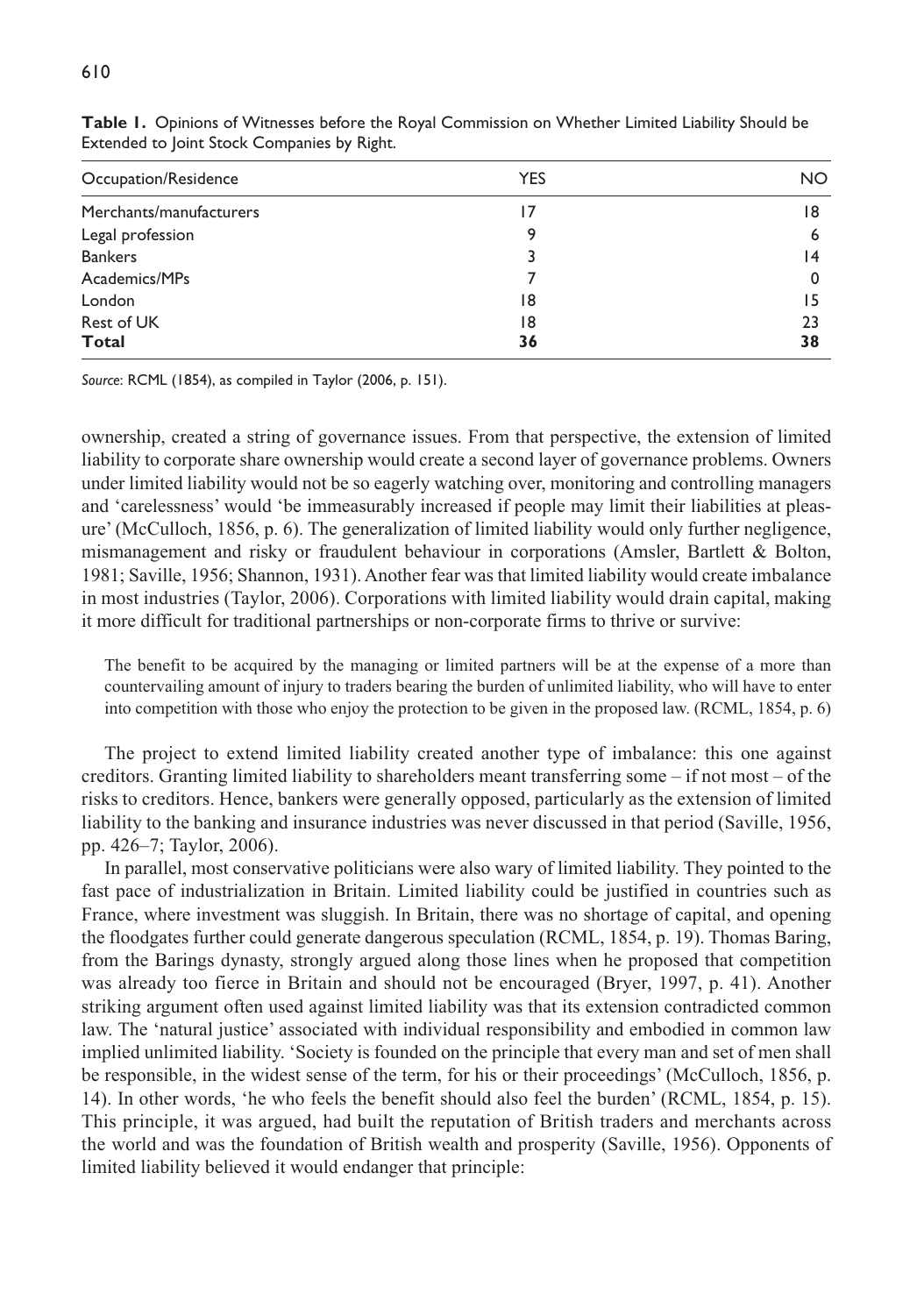The advocates of limited responsibility proclaim in their superior wisdom that the scheme of Providence may be advantageously modified, and that debts and obligations may be contracted which the debtors, though they have the means, shall not be bound to discharge. (McCulloch, 1856, p. 10)

The morality of the British merchant was, in other words, inscribed in common law and secured through unlimited liability. The introduction of limited liability risked weakening that morality, as Adam Smith himself had already feared:

This total exemption from trouble and from risk, beyond a limited sum, encourages many people to become adventurers in joint-stock companies, who would, upon no account, hazard their fortunes in any private copartnery. (Smith, 1999 [1776]: Book V, ch. 1)

From that perspective, the issue was not only economic, but ethical and cultural as well. The extension of limited liability challenged common law and questioned an ingrained identity. The debate was between 'two profoundly conflicting worldviews' (Bryer, 1997, p. 38).

Indeed, the generalization of limited liability was a cultural and ethical revolution. A number of social reformers, pamphleteers and socialist critics argued along this line – the most famous being Charles Dickens (Dickens, 2003 [1854]; Feltes, 1974). Those vocal critics came strikingly close, in their analysis, to diehard conservatives. The new culture brought with it seeds of irresponsibility and greedy speculation (Feltes, 2002). Conservatives believed that a limited liability culture would ruin established traders and disrupt the deep-seated social order they fought to preserve. Meanwhile, social reformers felt it would create wild expectations in the working and lower classes that were bound to crash in the end upon hard realities (Dickens, 2003 [1854]).

# *Moving to (Formally) Close the Debate: Seizing Dynamic Opportunities*

Even though the Royal Commission clearly recommended against an extension of limited liability, activism did not abate either within or outside Parliament. Upon receiving the report, on 27 June 1854, Robert Collier, a lawyer and liberal MP, moved a resolution to 'permit persons to contribute to the capital of partnerships…without incurring a liability beyond a limited amount' (House of Commons, 1854, p. 764). He called for wide changes in the law and suggested that 'but for its violation we should still have travelled in stage coaches and voyaged in sailing packets' (Hunt, 1936, p. 133). The attack against naysayers became organized and intense. The liberal group, which had by then significantly gained clout and power, was on all fronts claiming to have public opinion on its side (Hunt, 1936, p. 133). Richard Cobden, the apostle of free trade, challenged those who opposed limited liability. He had been surprised 'to find men with whom he formerly acted in advocating sound economical opinions now giving utterance to the most erroneous sentiments' (House of Commons, 1854, p. 783). Men of business who opposed limited liability, Cobden went on, worked against themselves:

A law of limited liability could not benefit anyone if it did not benefit the capitalist. I could not imagine anything more suicidal on the part of capitalists than to oppose this proposition, which would afford new…openings for their capitals. (HOC, 1854, p. 784)

Robert Lowe forcefully championed the virtues of competition, even if it led to the disappearance of certain players.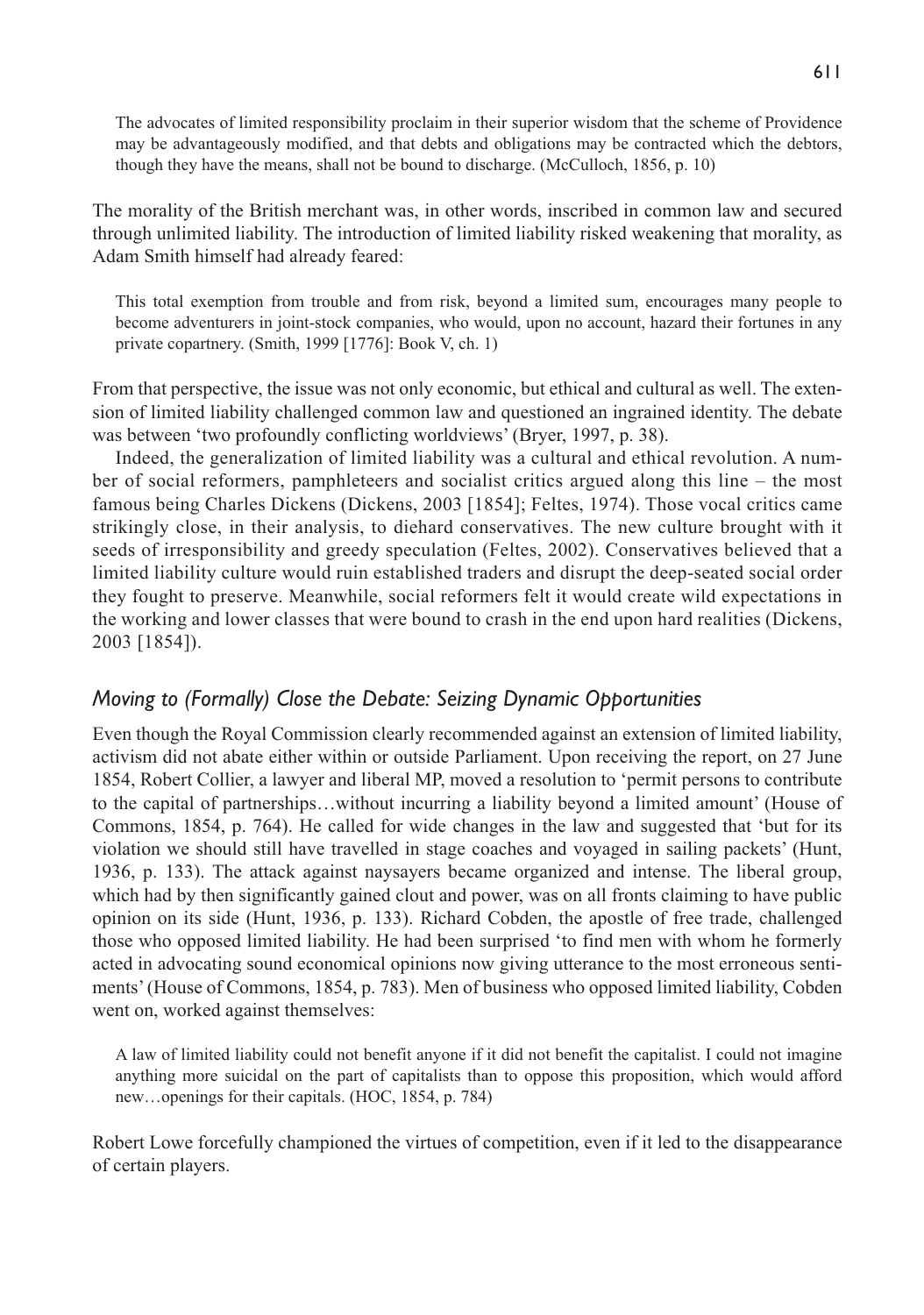As a free trader, I can see nothing but good in increased competition and if the result of it should be…to drive small traders and partnerships with unlimited liability out of the field, this could only be by cheapening production, from which the public would gain far more than individuals would lose. (RCML, 1854, p. 84)

Others agreed. How could limited liability generate undue competition? Competition was always good; the more, the better. How could it be possible for a country to be 'too rich'? With all due respect to the commissioners, Robert Collier suggested, they had shown '[he] would not say ignorance but a total disregard of the principles of political economy' (House of Commons, 1854, p. 758). *The Economist* concurred, defending what had become a clearly formulated liberal dogma:

The objection to limited liability that it will injure other kinds of partnerships is the objection of the handloom weavers to the use of machinery. If such are to be its effects, it must be more advantageous than the liability it is to displace; and the objection is the strongest argument that can be urged in its favour. (*The Economist*, 1854)

Robert Lowe also attacked the principled reference to common law. He agreed that 'he who feels the benefit should also feel the burden' was true 'enough as a principle of natural justice', but he added that this was true only 'in the absence of contract'. Freedom of contract pre-empted common law (RCML, 1854, pp. 195–6).

Government was at a loss. The report of the Royal Commission suggested that nothing should be done. But debates still raged within and outside Parliament, and the political landscape was changing fast. In 1850, the Conservative (Tory) government of the Earl of Derby was in place. That government, with Henry Labouchere as president of the Board of Trade, was strongly against an extension of limited liability. In December 1852, the Tory government fell. The new Prime Minister, the Earl of Aberdeen, was a Peelite and his team, which was still in place in July 1854, proved more receptive to a liberal agenda. However, on the issue of limited liability, that government was split. Edward Cardwell, then president of the Board of Trade, was not convinced. William Gladstone, Chancellor of the Exchequer, was also sceptical. On the other hand, Home Secretary Lord Palmerston, a Tory turned Liberal, was clearly in favour of general limited liability.

In January 1855, the Aberdeen government fell, following a vote of no confidence on the Crimean War. Lord Palmerston became the new Prime Minister. In March, Lord Stanley of Alderley took over as president of the Board of Trade, and Edward Pleydell-Bouverie stepped in as vice-president. Bouverie was a liberal. Immediately, the new Palmerston government presented two bills. One proposed an extension of limited liability to corporations; the other focused on partnerships. The first bill passed both houses. The second failed. The Limited Liability Act 1855 (18&19 Vic. c.133) was an extension of the Joint-Stock Companies Act 1844. Provided that a company had at least twenty-five shareholders and shares of no less than £10, it would be granted limited liability on complete registration. Insurance and banking were excluded. The information requirements present in the 1844 Act were maintained and companies also had to add 'Limited' or 'Ltd' to their name.

In August 1855, Bouverie left the Board of Trade. Robert Lowe took over as vice-president and presented two new bills. Once again, the bill associated with partnerships did not pass but the other bill did. The Joint-Stock Companies Act of 1856 (19&20 Vic. c.47) was a consolidating statute, which considerably simplified the registration process. The Act extended access to limited liability to all registered companies of seven or more members and got rid of the £10 share qualification. Rather than having strict legal requirements on information, the Act proposed that companies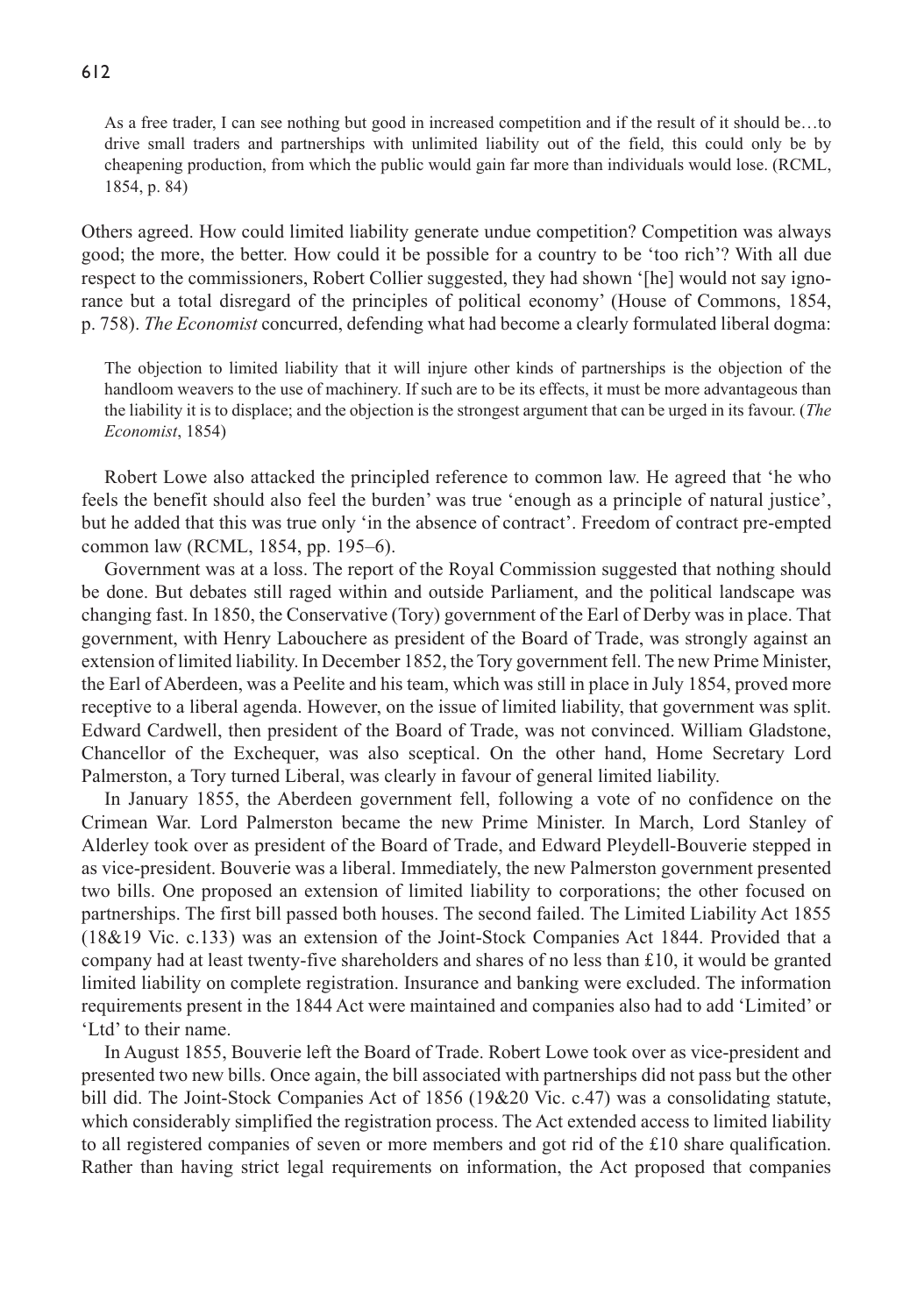could voluntarily adopt a set of bylaws with a focus on governance. To justify these developments, Robert Lowe decidedly placed the debate at a philosophical level:

My object at present is not to urge the adoption of limited liability. *I am arguing in favour of human liberty* – that people may be permitted to deal how and with whom they choose without the officious interference of the state… in my judgment, the principle we should adopt is this – not to throw the slightest obstacle in the way of limited companies being formed – because the effect of that would be to arrest ninety-nine good schemes in order that the bad hundredth might be prevented. (House of Commons, 1856, pp. 130–1)

Robert Lowe's speech as he defended powerfully (and convincingly as a majority in Parliament seemed to agree) the new version of the joint-stock company bill revealed a strong liberal agenda – if not dogma – that had narrowed its focus on the 'enfranchisement of capital':

Who could have imagined it possible that a state of society resting on the most unlimited and unfettered liberty of action, where everything may be supposed to be subject to free will and arbitrary discretion – would tend more to the prosperity and happiness of man than the most matured decrees of senates and of States? These are the wonders of the science of political economy, and we should do well to profit by the lesson, which that science has taught. (House of Commons, 1856, p. 137)

By contrast, Robert Lowe only briefly mentioned and discussed the Partnership Act, with none of the philosophical urgency he had used to champion the Joint-Stock Company Act (House of Commons, 1856).

# **Discussion and Conclusion**

This is not the end of the story of limited liability in Britain. Two acts, in 1858 and 1862, extended limited liability to the banking and insurance sectors and a revision of the Industrial and Provident Societies Act, in 1862, integrated limited liability into the corporate statute designed for cooperatives (Lambourne, 2008). Still, the acts of 1855 and 1856 are a suitable place to end this account, as they mark the formal institutional inscription, in British law, of the corporation with limited liability. In the words of Robert Lowe again:

The process is this – it begins with prohibition, then becomes a privilege, and last of all a right. Till 1825, the law prohibited the formation of joint-stock companies. From that time to the present it has been a privilege; but now we propose to recognize it as a right. So with limited liability. (House of Commons, 1856, pp. 129–30)

# *From Social Movement to Formal Institutionalization*

With a focus on limited liability, this article has pointed to mobilization and intense politics of signification. The early period of the fight for limited liability was set in the continuity of Chartism, a broad-based social movement that fought for 'bread and liberty' and 'progress of the working class' in the rough context of British industrialization. Chartists and Christian socialists promoted limited liability 'as a mechanism for reforming society' (Loftus, 2009, p. 97). Throughout the period explored here, debates remained divisive. British society was split between those who favoured the extension of limited liability and those who categorically opposed it. The split cut across classic boundaries such as class, occupation or geography. Until 1855 and the passing of the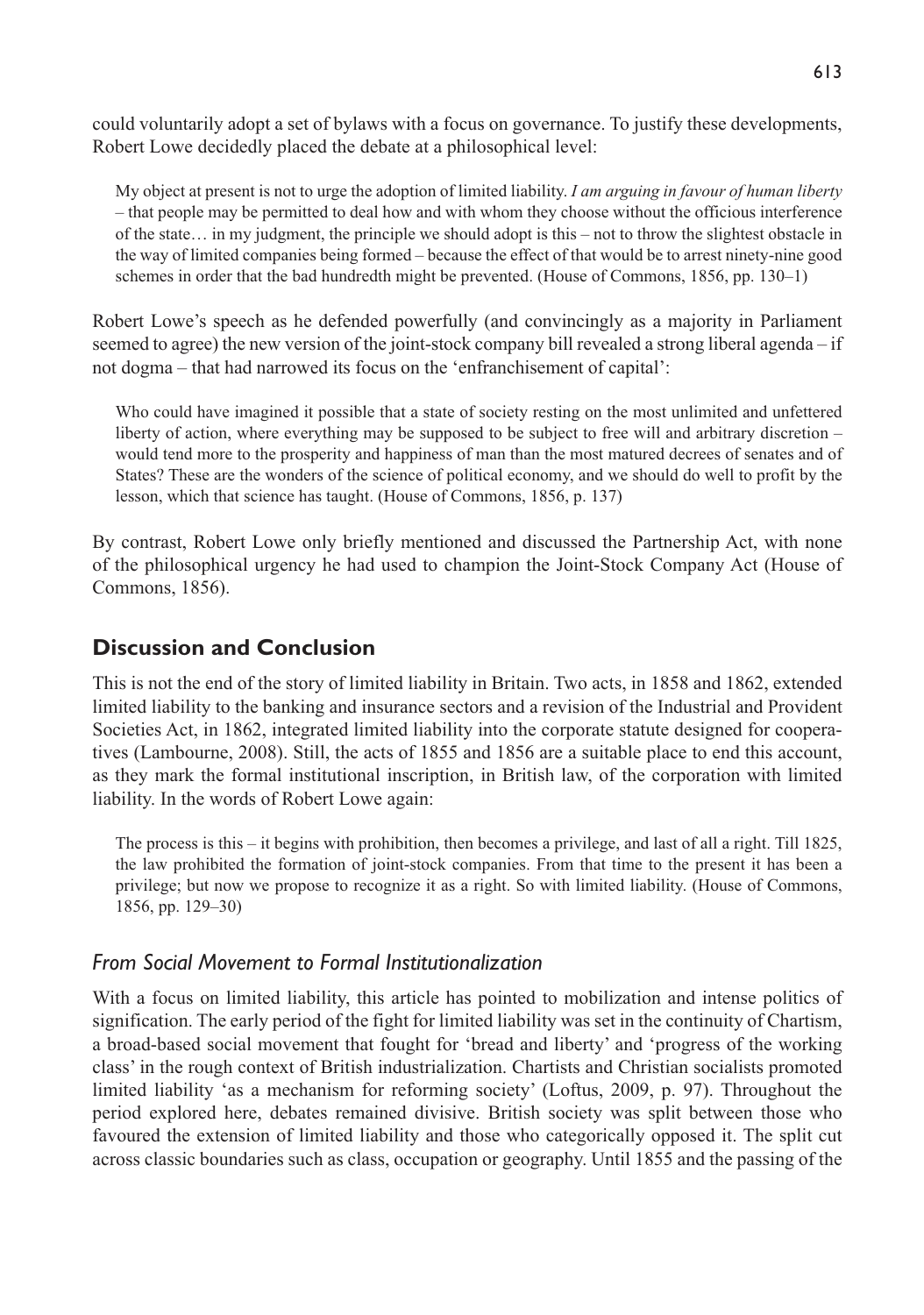limited liability act, a majority within British society viewed limited liability as a radical and frightening legal innovation that was bound to profoundly disrupt the economic, social and cultural status quo.

As documented in this article, social movement dynamics help explain the legal institutionalization of limited liability, despite strong resistance, particularly from dominant conservative groups. Interestingly, though, no unitary social movement formed; the actors were a loose 'coalition of the unlikely'. The 'Baptists' (Christian socialists and Chartist reformers) and the 'bootleggers' (liberals and champions of free trade) of the story both fought for limited liability, but each group clearly did not mean nor expect the same things (Yandle, 1983). An active group of Christian socialists initiated and launched the fight for limited liability. They used the arena provided by two select committees to set an agenda and turn limited liability into an issue. Within and outside Parliament, they worked on framing a coherent discourse that connected limited liability to welfare and economic progress for the working classes along with democratization and the 'enfranchisement of men'. Initially, liberals jumped on the bandwagon, mobilizing arguments that were essentially compatible with that particular framing. Progressively, though, during the 1850s, liberals and free traders imposed themselves and claimed a clear and distinct identity, creating significant distance from their Chartist roots. In the process, they deployed their own politics of signification, appropriating the fight for limited liability while imposing a profoundly transformed framing. Liberals shifted the focus from solidarity and collaboration to competition, from welfare to wealth, from democratization to individualization, from the 'enfranchisement of men' to the 'enfranchisement of capital'. In the decade covered here, the balance of power changed significantly within this 'coalition of the unlikely'. The 'Baptists' led the way and launched the fight, but the 'bootleggers' asserted themselves after a few years and took over, ultimately playing a key role as they seized a political window of opportunity to secure formal legal inscription.

### *The Melancholy of the 'Baptists'*

The 'Baptists' obtained in 1852 half of what they wanted: the Industrial and Provident Societies Act was a specific corporate status for worker associations. It made association between workers relatively free and easy even though the Act did not come with limited liability. From that moment on, the 'Baptist' mobilization in favour of limited liability waned (Loftus, 2009; McQueen, 2009). Several developments combined to explain this. First, the fight for the 1852 Act had drained the energy of many (Lambourne, 2008). The sense of achievement the Act generated was enough for some (McQueen, 2009, p. 76). Second, once this Act passed, the prospect that it would become associated with limited liability became distant at best. And this reflected also on the likelihood that limited liability would come to be associated with the partnership Act. Most Christian Socialists only fought for limited liability in association with the partnership Act. They were extremely wary of its potential association, on the other hand, with the corporate Act. Hence, the fight for limited liability receded in the list of priorities of the 'social ameliorationists' (McQueen, 2009, pp. 70ff). Third, this development was reinforced by the emergence of a powerful new agenda around 1852. Key leaders within the 'Baptist' group, including Frederick Maurice and John Malcolm Ludlow, turned their interest and energy to the cause of the workingman's education. The result was the setting up of the Working Men's College in 1854 – a development that absorbed a lot of energies and resources within the Christian Socialist community (Davies, 1904). The limited liability ground was all but left to the 'bootleggers'.

The 'Baptists' welcomed, initially, the growing involvement and mobilization of the 'bootleggers' in favour of limited liability. They even willingly handed over the fight. However, they soon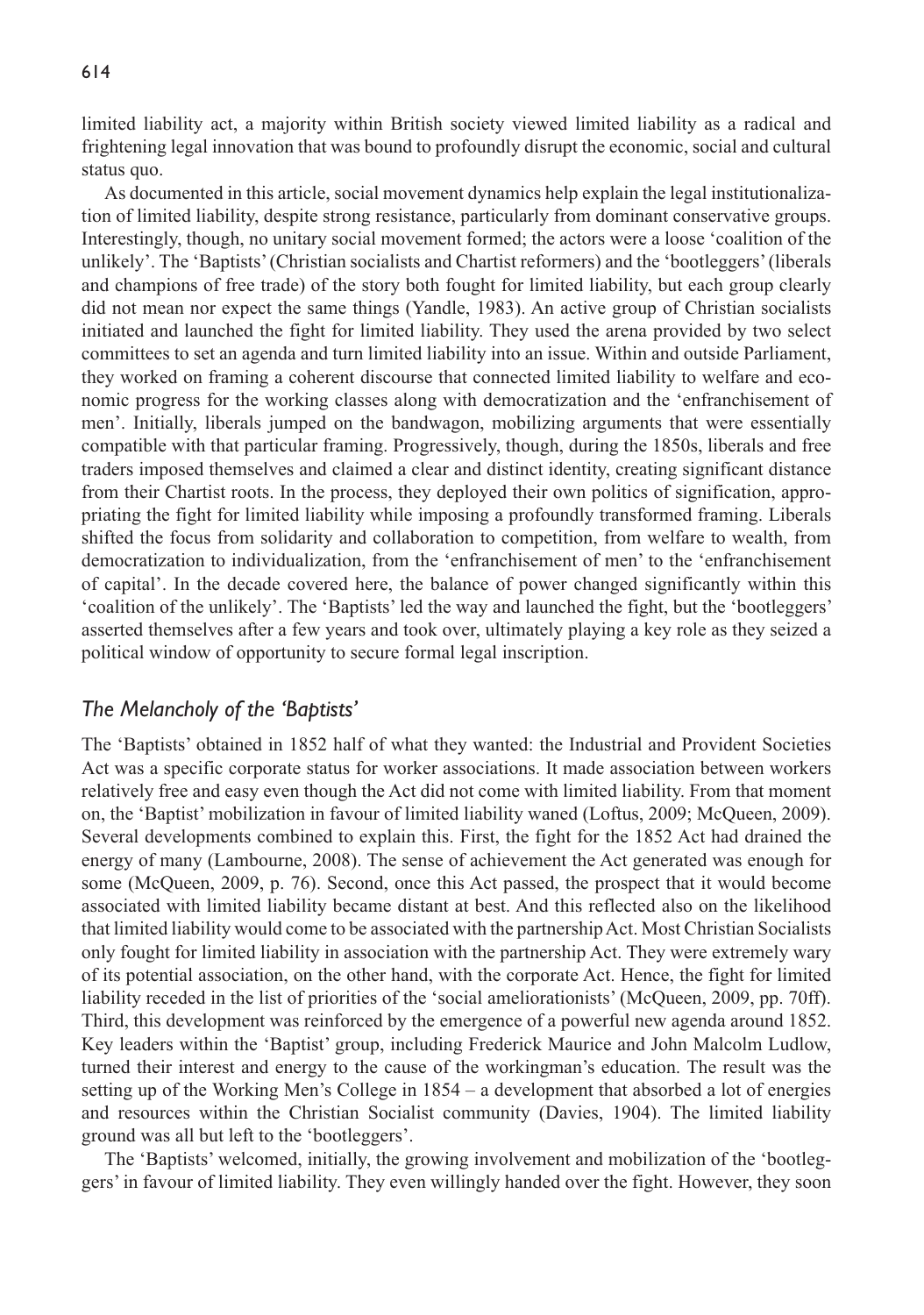realized that in the process the fight might be changing in nature. In 1855 and 1856, the bills that affected partnerships failed, whereas those that proposed limited liability for joint-stock companies passed. This demonstrated the shift in the balance of power within the 'coalition of the unlikely'. The 'bootleggers' still took care to present limited liability as 'the logical extension of laissez faire economy, extending its privileges to the labouring classes and to the poor' (Hunt, 1936, p. 116). But by the mid-1850s, the 'Baptists' were not to be fooled. As an anonymous pamphlet, published in the *Times* on 30 June 1855, lucidly observed: 'When E. P. Bouverie presented the limited liability Bill to the Commons, the hon. Member threw overboard all the working class claims' (Anonymous, 1855). Limited liability had gone from being defined as a tool for radical social reform to becoming the ultimate expression of free trade and contractual freedom (House of Commons, 1856).

In practice, limited liability was not an instant success. For some years and even decades, the new corporate form diffused only slowly; 18 percent of total annual registrations in 1866, unchanged from the 1856 figure (McQueen, 2009, p. 136). In spite of negative externalities, sluggish adoption rates and lingering resistance, there was never any attempt at legal reversal. By the end of the 19th century, the formal coupling between incorporation and limited liability had become deeply institutionalized in Britain – and in fact other countries had followed the British lead (Saint-Léon, 1907).

### *Some Lessons for Today*

This paper demonstrates the important role social movement mobilization plays in fostering significant institutional change. But it also shows that, in certain circumstances, the success of a social movement can lead to its self-destruction. In the case explored here, the social movement was successful in the sense that limited liability became institutionalized and inscribed in law when it had been, until then, a marginal and suspicious privilege granted in spite of dominant legal principles. As indicated above, though, only one side of the coalition could really consider inscription in corporate law as an unmitigated success – the 'bootleggers'. The 'Baptists', on the other hand, who had been fighting for limited liability from the perspective of the enfranchisement of (working) men, had hoped for inscription in the partnership act. Mostly, they felt betrayed and let down. As the 'Baptists' had lost steam as a group since 1852 and the 'bootleggers' achieved what they wanted with the 1856 Act, the social movement was all but dissolved. In the few years that followed, social movement dynamics moved – albeit in weak and unstable form – to the other side. Among outright opponents to limited liability, bitterness lingered on for many years. Reacting to the passing of the 1856 Act, the conservative weekly of the legal profession, *The Law Times*, fiercely deplored this legal transformation:

The new joint stock companies Act not merely introduces a novelty into morals and commerce – it is as strange in form as it is monstrous in conception…Every protection, which the former law had provided against fraud, folly and abuse, has been swept away. (*Law Times*, 1856, p. 205)

A few dramatic failures, between 1856 and 1858, which were clearly associated with the legal innovation, seemed to prove opponents of limited liability right:

When we styled the limited liability Act the 'Rogues' charter,' we certainly did not anticipate that it would so speedily approve its claim to the title. It is little more than two years old and already what a mass of villainy it has engendered!... Limited liability has had a fair trial and has proved to be an egregious failure for all good purposes, and fertile only of ill. (*Law Times*, 1858, p. 14)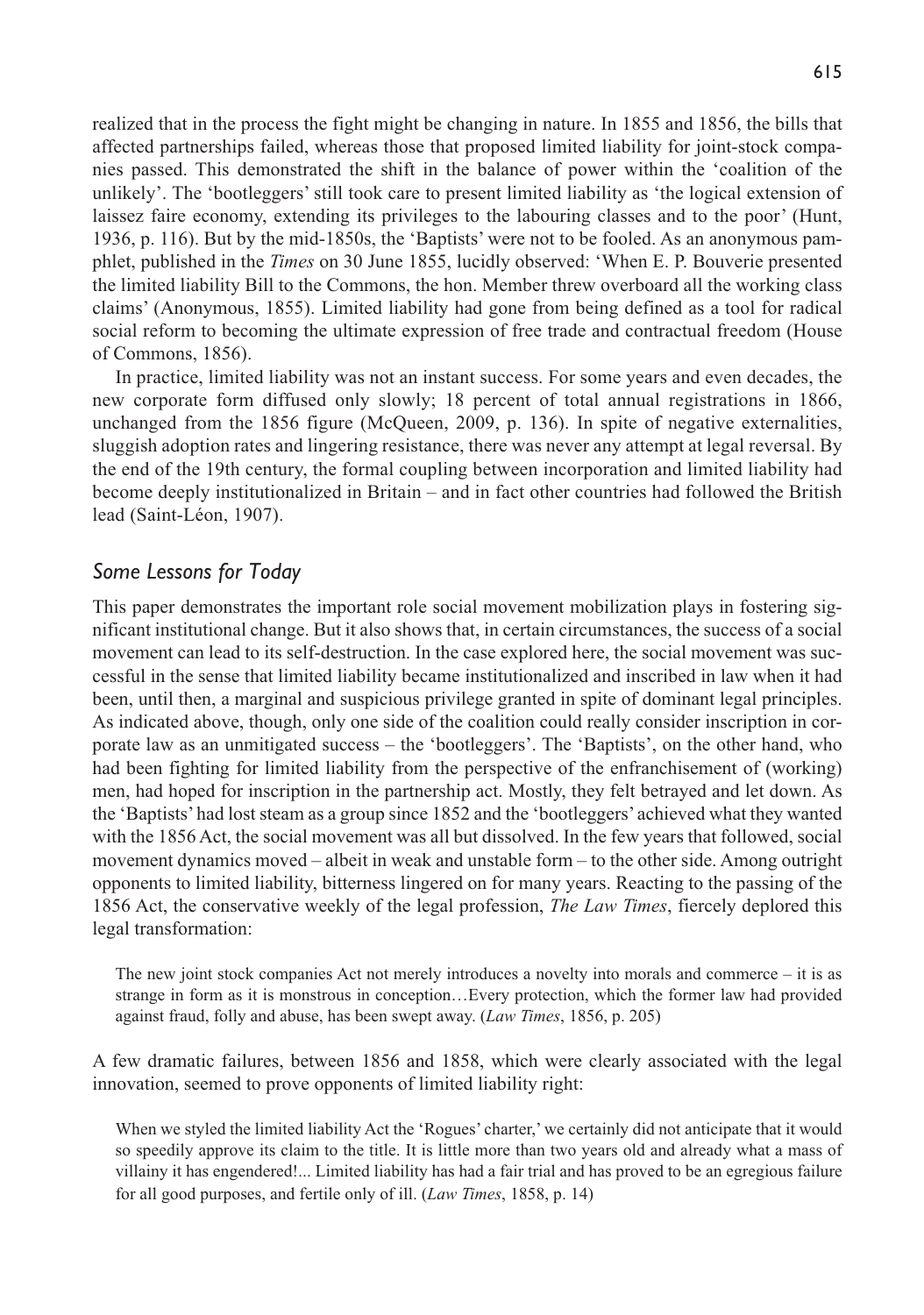Debates surged again after the devastating crisis of 1866, which opponents of limited liability depicted as the direct consequence of the extension of limited liability to the banking and insurance sectors (Taylor, 2006).

In light of this case, it is interesting to reflect on what accounts for the fact that certain movements will dissolve when they are successful and others will not. Legal inscription is one path to success for social movements. However, depending upon the complexity of the cause and its contentious character in a particular society, legal inscription may or may not be enough. The landmark Civil Rights Act of 1964 was an important success marker for the American civil rights movement but it did not automatically imply, far from it, the end of racial discrimination in the United States. The civil rights movement still had a lot to do after 1964! In the case of limited liability in Britain, legal inscription was also only one step towards institutionalization. As indicated above, registrations under the new Act were sluggish for many years after 1856. But forces of conservatism and opposition to limited liability did not compare by then to what the civil rights movement had to face in 1964. There was less risk of legal reversal and hence less need to defend and protect the cause. The remaining challenge was mostly one of institutionalization – how to move from legal inscription towards behavioural appropriation. Understanding institutionalization as a multi-step and differentially contested process hence makes it possible to explain variation in the resilience of social movements as institutionalization proceeds.

The story of limited liability as told in this article is a social movement story, but it is also a story of institutional change. On the one hand, the institutional transformation described here was profound, consequential and surprisingly rapid: in a little less than twenty years, from 1844 to 1862, British common law was completely overturned on the two major issues of corporate status and limited liability. On the other hand, if we consider the overall timeline, the transformation happened through several successive steps and stages that built, through time, upon each other (Djelic & Quack, 2007). There was no hero in the story of the corporation with limited liability in Britain, only a nexus of actors who were all embedded in multiple sets of constraints and perceived interests. There was significant agency, but it was of a collective and aggregative kind, revealing a diversity of motives, complex interactions and power games as well as different degrees of ambivalence, if not resistance. As a consequence, the path of change was not a linear one that could have been recognized or traced a priori. The end result – the institutionalization of the corporation with limited liability – would have been difficult to predict at the beginning of the 19th century. Furthermore, the kind of corporation we have today, as a more or less direct consequence of these developments, is probably quite far from what many actors in this story were aiming at.

#### *Remaining Questions*

I chose, in this article, to focus on Britain, where debates were particularly rich and intense. But this study clearly begs for complementary research. Our understanding of the limited liability revolution would benefit from exploring the debates that took place elsewhere – and particularly in France, Prussia and the United States. In fact, the story of limited liability is in part a transnational story. Beyond a simple cross-country comparison, we need to identify the transnational mechanisms and channels that connected national debates and developments.

The crystallization of the corporation with limited liability that was ultimately the consequence of the social movement dynamics explored in this paper was not an evolution written in the 'laws of nature' – *pace* Robert Lowe. The systematic exploration of the social movement dynamics that turned limited liability into an agenda worth fighting for underscores the fragility in historical terms of what seems today a potent institution: the corporation with limited liability. Rediscovering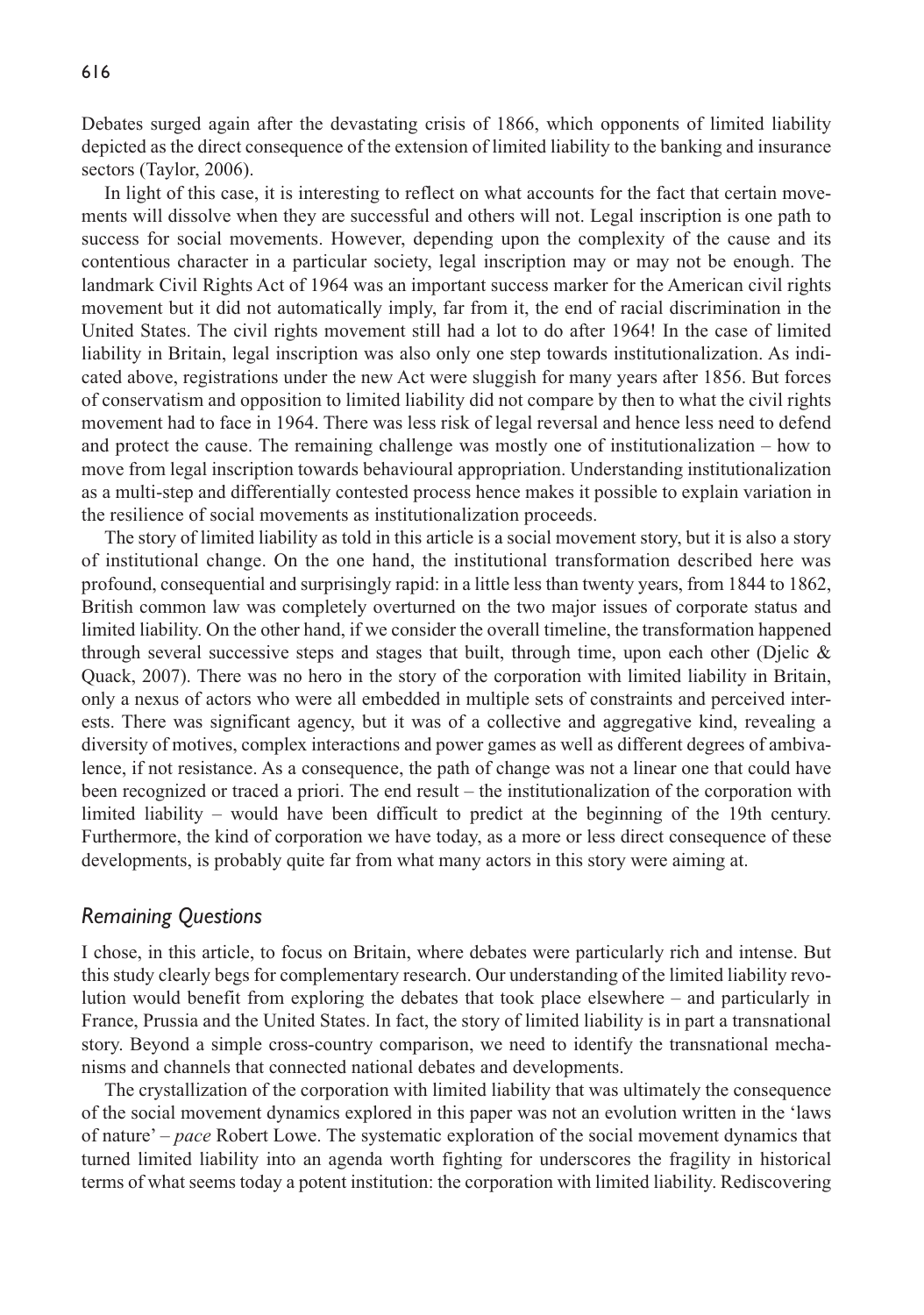the fragility of institutions is a first step toward allowing us to think of change and alternatives, as the historian Ernst Badian suggests:

It is the constant danger of lack of historical training – such as unfortunately has become more common and is becoming almost respectable in some circles today – that a given situation may come to be regarded as God-given (or natural), and our prejudices to be erected into moral criteria, with any alternative inconceivable and thought of only with a shudder. (Badian, 1972, p. 12)

This paper demonstrates how an institution we take for granted – the corporation with limited liability – is, in reality, a recent innovation. It took time and many complex developments before the corporate form became uncontroversial and widespread. It also took time and many unexpected turns before limited liability went from being a rare privilege that generated distrust to becoming *the* undisputed and legitimate definition of responsibility in economic life. Finally, it took time and many surprising steps before the corporate form and the principle of limited liability became tightly intertwined. The limited liability corporation is not a 'natural' fixture of capitalism; instead it is a socially constructed institution that imposed itself through time in a partly accidental manner. Some of the shortcomings of contemporary capitalism, which have become strikingly visible in the context of the world crisis, could probably be connected to the limited liability principle; this would be an important complementary contribution to this article. It is surprising, furthermore, that we have not seen as yet a revival of social movement dynamics around limited liability – this time against it. This may still come, however, and would empirically confirm that, even as institutions appear highly entrenched, they are never completely insulated from controversies, debates, contestation and the revival of social movement dynamics.

#### **Acknowledgements**

I thank Brayden King and three anonymous reviewers for highly helpful comments on earlier versions of this article. I also received useful feedback, along the way, from John Meyer, Bob Hinings, Barbara Czarniawska, Richard Whitley, David Levi-Faur, Michael Power and participants in the CARR Seminar Series at the London School of Economics.

### **Funding**

I want to thank ESSEC Business School and the Ceressec Center for their financial support of the *Center for Capitalism, Globalization and Governance (C2G2).* Part of the work for this article was done while I was the Director of that Center.

### **Notes**

- 1. Liberal is understood here in the European sense of the term.
- 2. 132 questionnaires were sent about half to individuals and half to organizations (including Chambers of Commerce). There were 74 replies from the UK (including 5 unsolicited) and 16 from France or the US (RCML, 1854).

### **References**

Allen, J., & Ashton, O. (2005). *Papers for the people: a study of the Chartist press*. London: Merlin Press.

Amenta, E. (2009). Making the most of an historical case study: Configuration, sequence, casing and the US old-age pension movement. In D. Byrne, & C. Ragin (Eds.), *The Sage handbook of case-based methods* (pp. 351–366). London: SAGE Publications.

Amsler, C., Bartlett, R., & Bolton, C. (1981). Thoughts of some British economists on early limited liability and corporate legislation. *History of Political Economy*, *13*, 774–793.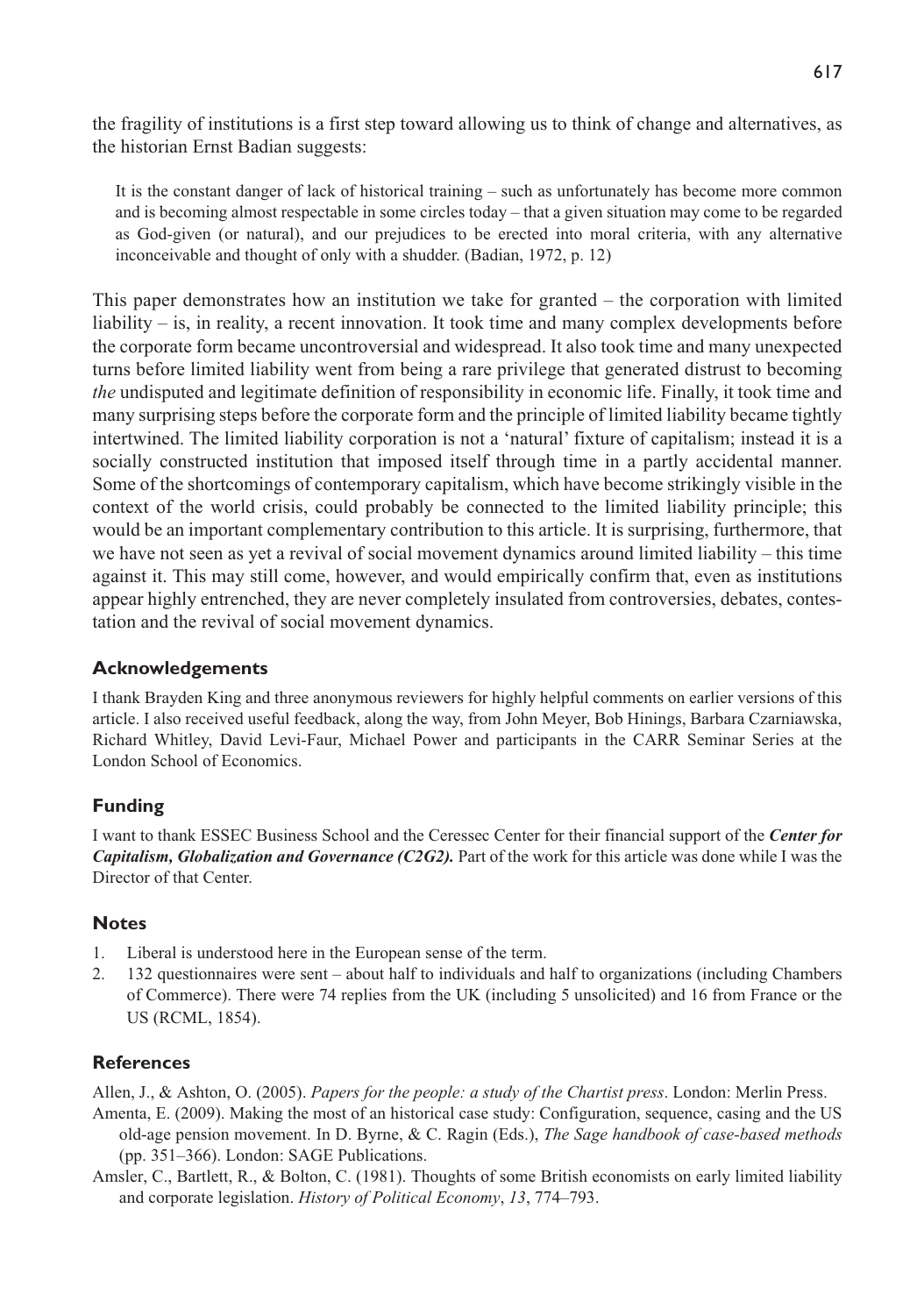- Anonymous (1855). The law of partnership. A reply to the speech of the Right Hon. E. P. Bouverie, M.P. in the House of Commons, 30 June. In: E. Potter (Ed.), *Pamphlets published at various periods from 1831 to 1855*. London: John Chapman.
- Arnsperger, C. (2006). Cosmopolitanism and the resistance to capitalism. *Ethical Perspective*, *13*, 647–672.
- Backstrom, P. (1963). The practical side of Christian socialism in Victorian England. *Victorian Studies*, *6*, 305–324.
- Badian, E. (1972). *Publicans and sinners*. Oxford: Basil Blackwell.
- Bartley, T. (2007). How foundations shape social movements: The construction of an organizational field and the rise of forest certification. *Social Problems*, *54*, 229–255.
- Benford, R., & Snow, D. (2000). Framing processes and social movements: An overview and assessment. *Annual Review of Sociology*, *26*, 611–639.
- Berle, A., & Means, G. (1932). *Modern corporation and private property*. New York: Macmillan.
- Biagini, E., & Reid, A. (1991). *Currents of radicalism*. Cambridge: Cambridge University Press.
- Bryer, R. A. (1997). The mercantile laws commission of 1854 and the political economy of limited liability. *Economic History Review*, *50*, 37–56.
- Campbell, J. (2004). *Institutional change and globalization*. Princeton, NJ: Princeton University Press.
- Carney, W. (1995). Limited liability companies: Origins and antecedents. *University of Colorado Law Review*, *66*, 855–880.
- Chadwick, E. (1965 [1842]). *Report on the sanitary condition of the labouring population of Great Britain*. M. W. Flinn (Ed.). Edinburgh: Edinburgh University Press.
- Christensen, T. (1962). *Origin and history of Christian Socialism, 1848–54*. Aarhus, Denmark: Universitetsforlaget.
- Clarke, T., & Branson, D. (2012). *The Sage handbook of corporate governance*. London: SAGE Publications.
- Clemens, E., & Cook, J. (1999). Politics and institutionalism: Explaining durability and change. *Annual Review of Sociology*, *25*, 441–466.
- Czarniawska, B., & Sevon, G. (Eds.) (1996). *Translating organizational change*. Berlin: De Gruyter.
- Czarniawska, B., & Sevon, G. (Eds.) (2005). *Global ideas*. Malmö, Sweden: Liber.
- Davies, J. L. (Ed.) (1904). *The Working Men's College, 1854–1904*. London: Macmillan.
- Dickens, C. (2003 [1854]). *Hard times*. Mineola, NY: Dover Publications.
- DiMaggio, P. (1988). Interest and agency in institutional theory. In L. Zucker (Ed.), *Institutional patterns and organizations* (pp. 3–32). Cambridge, MA: Ballinger.
- Djelic, M. L. (1998). *Exporting the American model*. Oxford: Oxford University Press.
- Djelic, M. L. (2010). Institutional perspectives Working towards coherence or irreconcilable diversity? In G. Morgan, J. Campbell, C. Crouch, & O. K. Pedersen (Eds.), *The Oxford handbook of comparative institutional analysis* (pp. 15–39). Oxford: Oxford University Press.
- Djelic, M. L., & Quack, S. (2007). Overcoming path dependency: Path generation in open systems. *Theory and Society*, *36*, 161–186.
- The Economist (1854). Limited or unlimited liability. 1 July.
- The Economist (2012). Historical archives online. http://www.store.economist.com/Product-The\_Economist\_ historical archive-EHG(2)-8AHQ(618).aspx.
- Engels, F. (2009 [1845]). *The condition of the working class in England in 1844*. Fairford, UK: Echo Library.
- Epstein, J. (1976). Feargus O'Connor and the *Northern Star. International Review of Social History*, *21*, 51–97.
- Feltes, N. N. (1974). Community and the limits of liability in two mid-Victorian novels. *Victorian Studies, June*, 355–369.
- Feltes, N. N. (2002). *The production of Victorian novels*. Chicago, IL: University of Chicago Press.
- Finn, M. (2003). *After Chartism*. Cambridge, UK: Cambridge University Press.
- Fligstein, N., & McAdam, D. (2011). Towards a general theory of strategic action fields. *Sociological Theory*, *29*, 1–26.
- Gaastra, F. (2003). *The Dutch East India Company: expansion and decline*. Zutphen, Netherlands: Walburg Pers.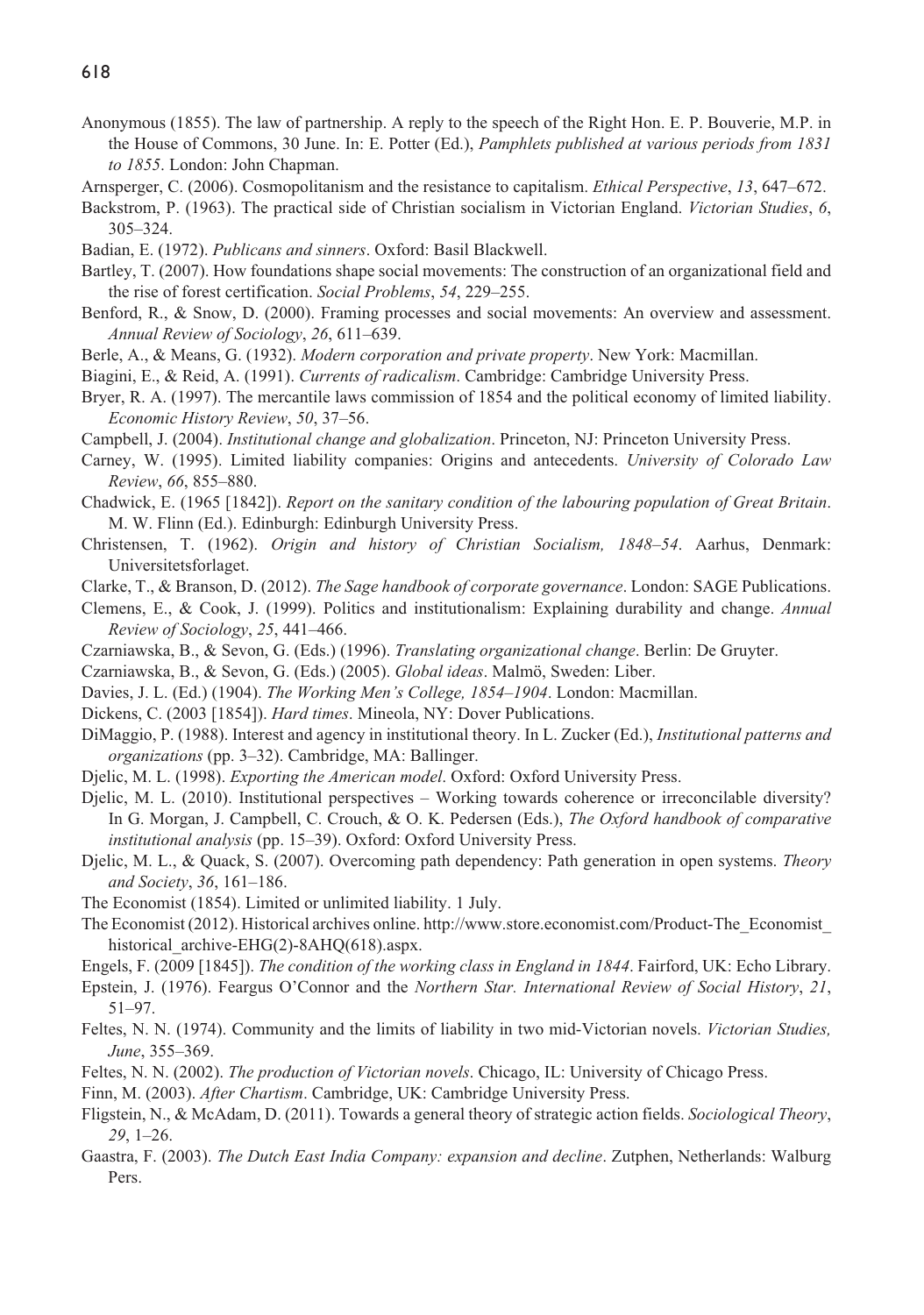- Gamson, W., & Meyer, D. (1996). The framing of political opportunity. In D. McAdam, J. D. McCarthy, & M. Zald (Eds.), *Comparative perspectives on social movements* (pp. 275–290). Cambridge, UK: Cambridge University Press.
- Goldman, L. (2004). *Science, reform and politics in Victorian England*. Cambridge, UK: Cambridge University Press.
- Greenwood, R., Oliver, C., Sahlin, K., & Suddaby. R. (Eds.) (2008). *Handbook of organizational institutionalism*. London: SAGE Publications.
- Guerra Medici, M. T. (1982). Limited liability in Mediterranean trade from the 12th to the 15th century. In T. Orhnial (Ed.), *Limited liability and the corporation* (pp. 122–136). London: Croom Helm.
- Hall, R. (1999). William Aitken, liberalism and the politics of memory. *Journal of British Studies*, *38*, 445–470.
- Harrison, B., & Hollis, P. (1967). Liberalism and the life of Robert Bowery. *English Historical Review*, *82*(324), 503–535.
- Hansmann, H., & Kraakman, R. (2000). The essential role of organizational law. *Yale Law Journal*, *110*, 387–440.
- Hansmann, H., Kraakman, R., & Squire, R. (2006). Law and the rise of the firm. *Harvard Law Revie*w, *119*, 1333–1403.
- Hardy, C., & Maguire, S. (2008). Institutional entrepreneurship. In R. Greenwood, C. Oliver, K. Sahlin, & R. Suddaby (Eds.), *The Sage handbook of organizational institutionalism* (pp. 198–217). London: SAGE Publications.
- Harris, R. (1994). The Bubble Act: Its passage and its effects on business organization. *Journal of Economic History*, *54*, 610–627.
- Hickson, C., & Turner, J. (2005). Corporations or limited liability company. In J. McCusker, S. Engerman, L. Fischer, D. Hancock, & K. Pommeranz (Eds.), *Encyclopedia of world trade since 1450*. New York: Macmillan.
- House of Commons (1850). Savings of the middle and working classes. *House of Commons Debates*, 16 April, 110, 420–426. http://hansard.millbanksystems.com/commons/1850/apr/16/savings-of-the-middleand-working-classes.
- House of Commons (1851). Law of Partnership. *House of Commons Debate*, 20 February, 114, 842–850. http://hansard.millbanksystems.com/commons/1851/feb/20/law-of-partnership#S3V0114P0\_18510220\_ HOC\_13.
- House of Commons (1854). Law of Partnership. *House of Commons Debates*, 27 June, 134, 752–800. http:// hansard.millbanksystems.com/commons/1854/jun/27/law-of-partnership#S3V0134P0\_18540627\_ HOC\_47.
- House of Commons (1856). Law of Partnerships and Joint-Stock Companies. *House of Commons Debates*, 1 February, 140, 110–147. http://hansard.millbanksystems.com/commons/1856/feb/01/law-of-partnershipand-joint-stock#S3V0140P0\_18560201\_HOC\_34.
- Hunt, B. C. (1936). *The development of the business corporation in England, 1860–67*. Cambridge, MA: Harvard University Press.
- Ireland, P. (1984). The rise of the limited liability company. *International Journal of the Sociology of Law*, *12*, 239–260.
- Joyce, P. (1991). *Visions of the people: industrial England and the question of class, 1840–1914*. Cambridge: Cambridge University Press.
- King, B., & Pearce, N. (2010). The contentiousness of markets: politics, social movements, and institutional change in markets. *Annual Review of Sociology*, *36*, 249–267.
- King, B., & Soule, S. (2007). Social movements as extra-institutional entrepreneurs: The effect of protest on stock price returns. *Administrative Science Quarterly*, *52*, 413–442.
- Lambourne, D. (2008). *Slaney's Act and the Christian socialists*. KayBooksOnline. http://www.kaybooksonline. co.uk/ecommerce/slaneys\_act\_and\_the\_christian\_socialists\_r371.html.
- Langley, A. (1999). Strategies for theorizing from process data. *Academy of Management Review*, *24*, 691–710.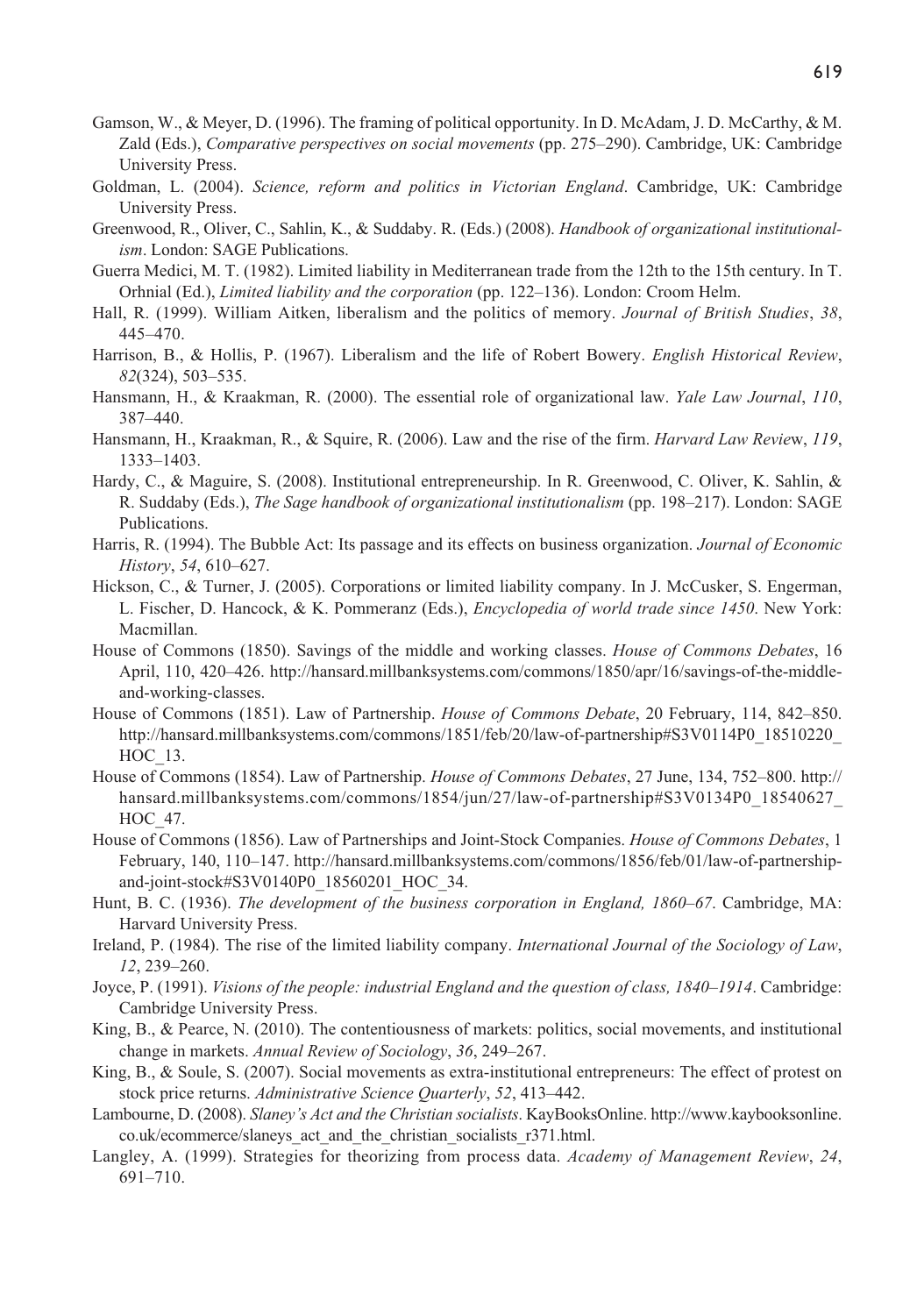- Law Times (1856). *The Journal and Record of the Law and the Lawyers*, 26 July.
- Law Times (1858). *The Journal and Record of the Law and the Lawyers*, 25 March.
- Lawrence, T., & Suddaby, R. (2006). Institutions and institutional work. In S. Clegg, C. Hardy, T. Lawrence, & W. Nord (Eds.), *The Sage handbook of organization studies*, 2nd edition (pp. 215–254). London: SAGE Publications.
- Lindert, P., & Williamson, J. (1983). English workers' living standard during the industrial revolution: A new look. *Economic History Review*, *36*, 1–25.
- Livermore, S. (1935). Unlimited liability in early American corporations. *Journal of Political Economy*, *43*, 674–687.
- Loftus, D. (2002). Capital and community: Limited liability and attempts to democratize the market in mid-19th century England. *Victorian Studies, Autumn*, 93–120.
- Loftus, D. (2009). Limited liability, market democracy and the social organization of production in midnineteenth century Britain. In N. Henry, & C. Schmitt (Eds.), *Victorian investments* (pp. 79–97). Bloomington: Indiana University Press.
- Lounsbury, M., & Crumley, E. (2007). New practice creation: An institutional perspective on innovation. *Organization Studies*, *28*, 993–1012.
- Ludlow, J. M., & Jones, L. (1867). *Progress of the working class, 1832–1867*. London: Alexander Strahan.
- Ludlow, J. M. (1981). *The autobiography of a Christian Socialist* (edited and introduced by A. D. Murray). London: Cass.
- Mahoney, J. (2000). Path dependence in historical sociology. *Theory and Society*, *29*, 507–548.
- McAdam, D., Tarrow, S., & Tilly, C. (Eds.) (2001). *Dynamics of contention*. Cambridge, UK: Cambridge University Press.
- McGregor, O. R. (1981). *Social history and law reform*. London: Stevens & Sons.
- McCulloch, J. R. (1856). *Considerations on partnerships with limited liability*. London: Longman, Brown, Green, & Longmans.
- McQueen, R. (2009). *A social history of company law*. Farnham, UK: Ashgate.
- Meyer, R., Sahlin, K., Ventresca, M., & Walgenbach, P. (2009). *Institutions and ideology. Research in the sociology of organizations*, vol. 27. Bingley, UK: Emerald Publishing.
- Mill, J. S. (2004 [1848]). *Principles of political economy, part II*. London: Kessinger Publishing.
- Munir, K., & Phillips, N. (2005). The birth of the Kodak moment: Institutional entrepreneurship and the adoption of new technologies. *Organization Studies*, *26*, 1665–1687.
- NCES (2012). Nineteenth-century serials editions. http://ncse-viewpoint.cch.kcl.ac.uk/.
- Northern Star (1852a). *Northern Star*, 11 December, p. 24.
- Northern Star (1852b). *Northern Star*, 4 September, p. 16.
- Oliver, C. (1992). The antecedents of de-institutionalization. *Organization Studies*, *13*, 563–588.
- Patterson, M., & Reiffen, D. (1990). The effect of the Bubble Act on the market for joint stock shares. *Journal of Economic History*, *50*, 163–171.
- Perrott, D. (1982). Changes in attitude to limited liability: The European experience. In T. Orhnial (Ed.), *Limited liability and the corporation* (pp. 81–121). London: Croom Helm.
- Powell, W., & DiMaggio, P. (1991). *The new institutionalism in organizational analysis*. Chicago, IL: University of Chicago Press.
- Reader, W. (1982). Versatility unlimited: Reflections on the history and nature of the limited liability company. In T. Orhnial (Ed.), *Limited liability and the corporation* (pp. 191–204). London: Croom Helm.
- RCML (1854). First report of the royal commission on the mercantile laws and amendments to the law of partnership. *British Parliamentary Papers*, XXVII.
- Roe, M. (1996). *Strong managers, weak owners*. Princeton, NJ: Princeton University Press.
- Rowe, D. J. (1967). The London Working Men's Association and the 'people's charter. *Past and Present*, *36*(1), 73–85.
- Royle, E. (1996). *Chartism*. London: Longman.
- Saint-Léon, M. (1907). Commandite in France. *Economic Journal*, *17*, 284–287.
- Saville, J. (1956). Sleeping partnership and limited liability, 1850–56. *Economic History Review*, *8*, 418–433.